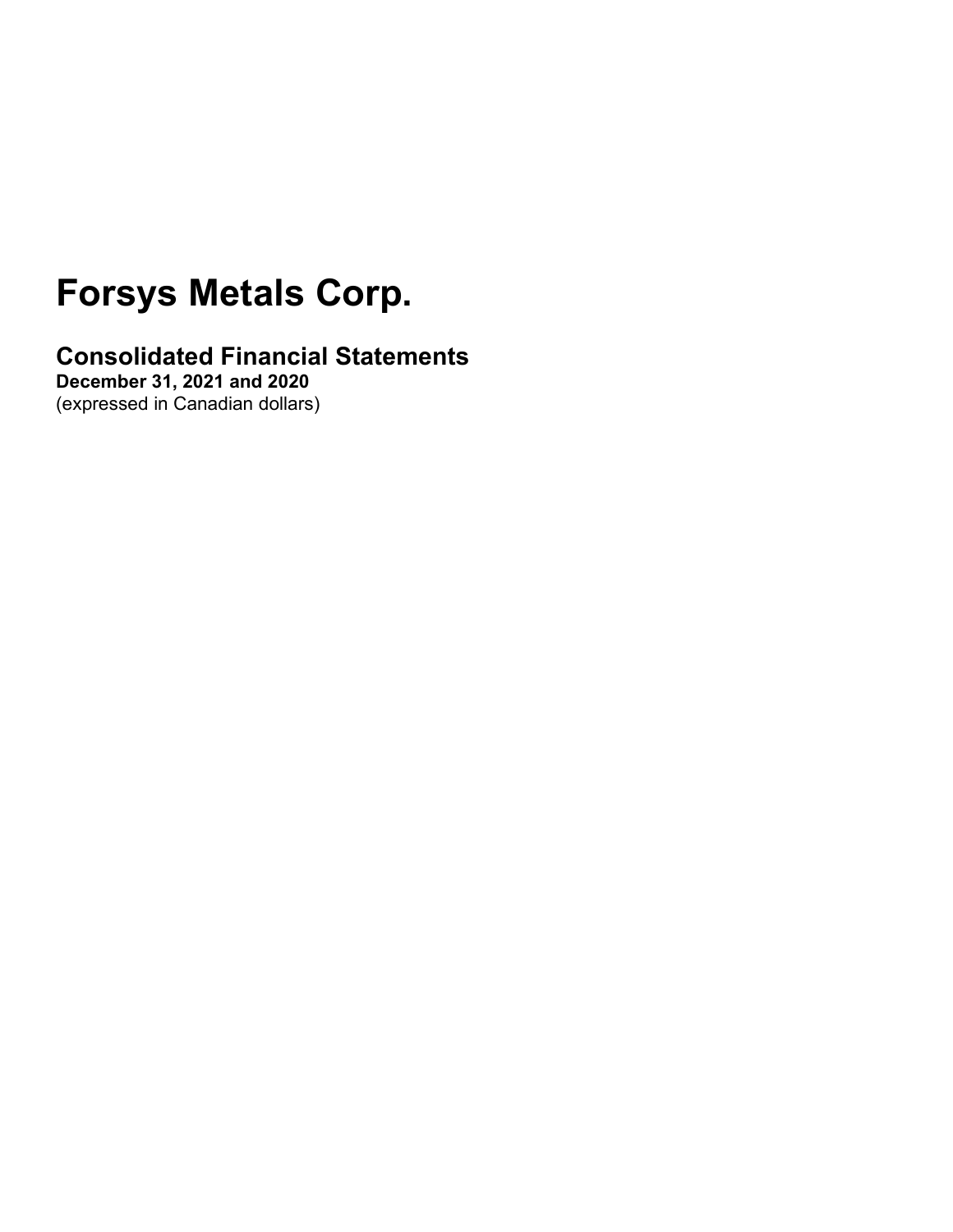#### **Management's Responsibility for Financial Reporting**

The consolidated financial statements of Forsys Metals Corp. and the information contained in Management's Discussion and Analysis have been prepared by and are the responsibility of the Company's management. The consolidated financial statements have been prepared in accordance with International Financial Reporting Standards (IFRS) and, where appropriate, reflect management's best estimates and judgments based on currently available information.

Management has developed and maintains a system of internal controls to obtain reasonable assurance that transactions are authorized, the financial information reported is accurate and reliable in all material respects and that the Company's assets are appropriately accounted for and adequately safeguarded.

The Company's independent auditors, BDO Audit (WA) Pty Ltd, who are appointed by the Directors, conduct an audit in accordance with Canadian generally accepted auditing standards. Their report outlines the scope of their audit and expresses their opinion on the consolidated financial statements.

The Audit Committee and the Board of Directors meet periodically with management and the independent auditors to review the scope and results of the annual audit, and to review the consolidated financial statements and related financial reporting matters prior to approval of the consolidated financial statements by the Board of Directors.

Mark Frewin Miles Nagamatsu **Chief Executive Officer** 

March 28, 2022

Inus Luzmatin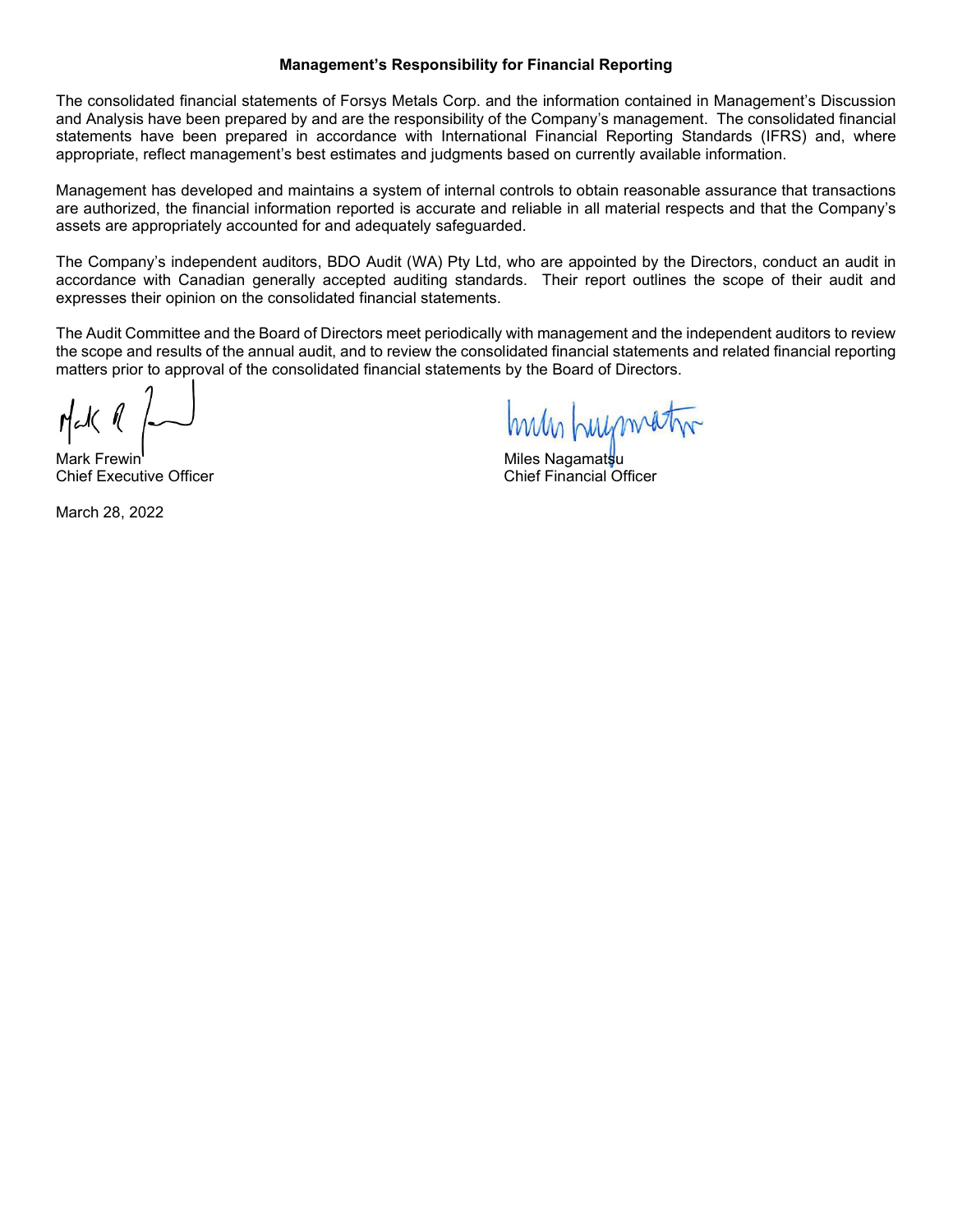

Tel: +61 8 6382 4600 Fax: +61 8 6382 4601 **www.bdo.com.au**

Level 9, Mia Yellagonga Tower 2 5 Spring Street Perth, WA 6000 PO Box 700 West Perth WA 6872 Australia

### **INDEPENDENT AUDITOR'S REPORT**

To the members of Forsys Metals Corp.

### **Report on the Audit of the Financial Report**

### **Opinion**

We have audited the financial report of Forsys Metals Corp. (the Entity) and its subsidiaries (the Group), which comprises the consolidated statements of financial position as at 31 December 2021 and 2020, the consolidated statements of loss and comprehensive loss, the consolidated statements of changes in equity and the consolidated statements of cash flows for the years then ended, and notes to the financial report, including a summary of significant accounting policies and the declaration by those charged with governance.

In our opinion the accompanying financial report presents fairly, in all material respects, the financial position of the Group as at 31 December 2021 and 2020, and its financial performance and its cash flows for the years then ended in accordance with International Financial Reporting Standards.

### **Basis for opinion**

We conducted our audit in accordance with Canadian generally accepted auditing standards. Our responsibilities under those standards are further described in the *Auditor's responsibilities for the audit of the Financial Report* section of our report. We are independent of the Group in accordance with the International Ethics Standards Board for Accountants' Code of Ethics for Professional Accountants (IESBA Code) and the ethical requirements of the Accounting Professional and Ethical Standards Board's APES 110 *Code of Ethics for Professional Accountants* (the Code) that are relevant to our audit of the financial report in Canada. We have also fulfilled our other ethical responsibilities in accordance with the Code.

We believe that the audit evidence we have obtained is sufficient and appropriate to provide a basis for our opinion.

### **Key audit matters**

Key audit matters are those matters that, in our professional judgement, were of most significance in our audit of the financial report of the current period. These matters were addressed in the context of our audit of the financial report as a whole, and in forming our opinion thereon, and we do not provide a separate opinion on these matters.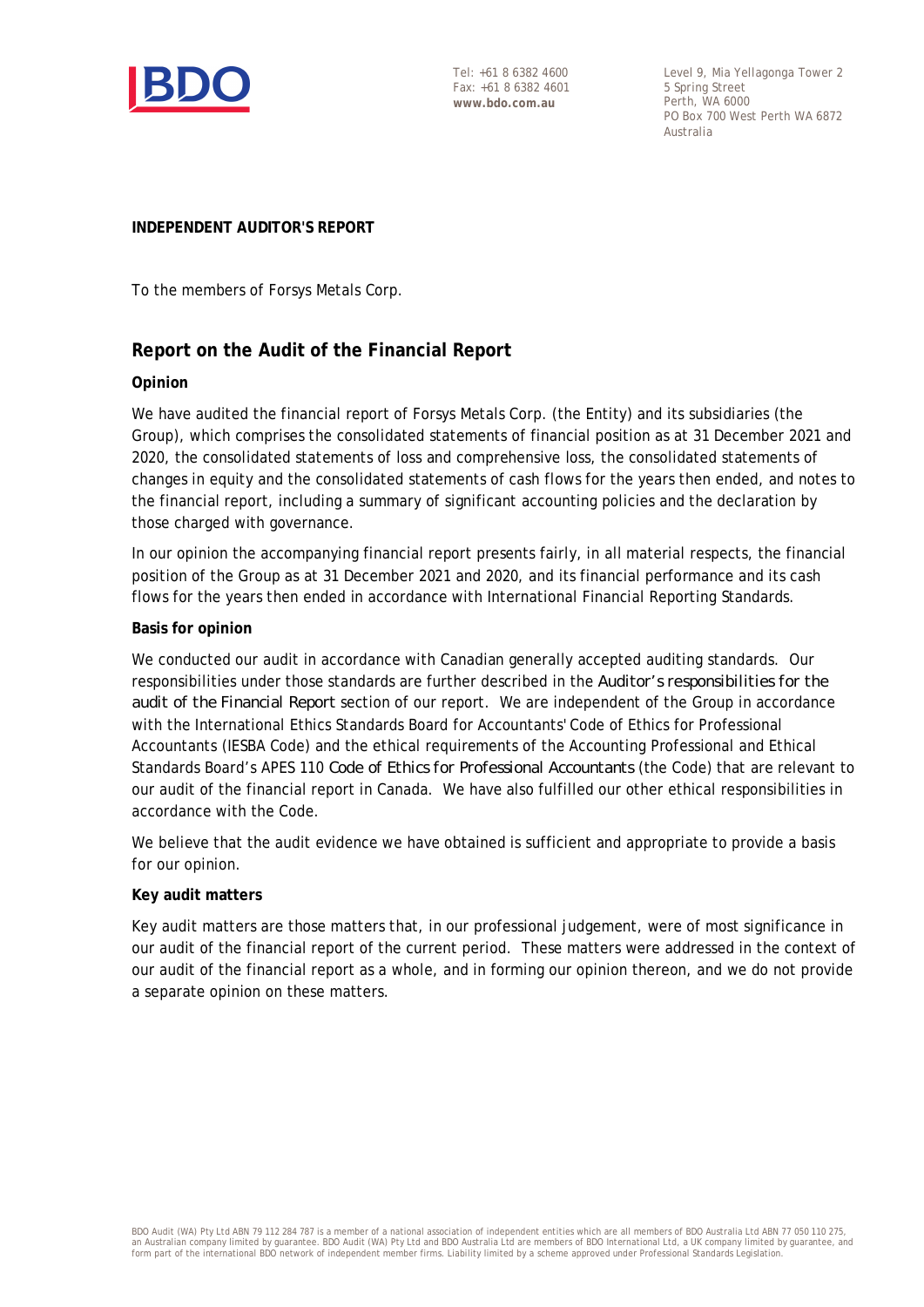

### **Recoverability of Exploration and Evaluation Assets**

| Key audit matter                                                                                                                                                                                                                                                                                                                                                                                                          | How the matter was addressed in our audit                                                                                                                                                      |
|---------------------------------------------------------------------------------------------------------------------------------------------------------------------------------------------------------------------------------------------------------------------------------------------------------------------------------------------------------------------------------------------------------------------------|------------------------------------------------------------------------------------------------------------------------------------------------------------------------------------------------|
| As disclosed in Note 7 of the Financial Statements,<br>the carrying value of Exploration and Evaluation<br>Assets represents a significant asset of the Group.<br>Refer to Note 4 and Note 5 of the Financial                                                                                                                                                                                                             | We have evaluated management's assessment of<br>impairment indicators per IFRS 6 Exploration for<br>and Evaluation of Mineral Resources, including<br>but not limited to:                      |
| Statements for a description of the accounting<br>policy and significant judgements applied to<br>Exploration and Evaluation Assets.                                                                                                                                                                                                                                                                                      | Reviewing the Group's rights to explore in<br>the relevant exploration areas and assessing<br>whether the rights to tenure remained<br>current at balance date;                                |
| In accordance with IFRS 6 Exploration for and<br>Evaluation of Mineral Resources, the<br>recoverability of Exploration and Evaluation Assets<br>requires significant judgment by management in<br>determining whether there are any facts or<br>circumstances that exist to suggest that the<br>carrying value of this asset may exceed its<br>recoverable amount. As a result, this is considered<br>a key audit matter. | Considering the status of the relevant<br>$\bullet$<br>exploration areas by holding discussions<br>with management, and reviewing the<br>Group's exploration budget and directors'<br>minutes; |
|                                                                                                                                                                                                                                                                                                                                                                                                                           | Assessing whether any data exists to suggest<br>that the carrying value of the Exploration<br>and Evaluation assets is unlikely to be<br>recovered through development or sale; and            |

Assessing the adequacy of the related disclosures in Note 4, Note 5 and Note 7 to the financial statements

### **Other Information**

Management is responsible for the other information. The other information comprises:

 The information, other than the consolidated financial statements and our auditor's report thereon, included in the Management's Discussion and Analysis

Our opinion on the consolidated financial statements does not cover the other information and we do not express any form of assurance conclusion thereon.

In connection with our audit of the consolidated financial statements, our responsibility is to read the other information identified above and, in doing so, consider whether the other information is materially inconsistent with the consolidated financial statements or our knowledge obtained in the audit, or otherwise appears to be materially misstated.

We obtained the Management's Discussion and Analysis prior to the date of this auditor's report. If, based on the work we have performed on this other information, we conclude that there is a material misstatement of this other information, we are required to report that fact in this auditor's report. We have nothing to report in this regard.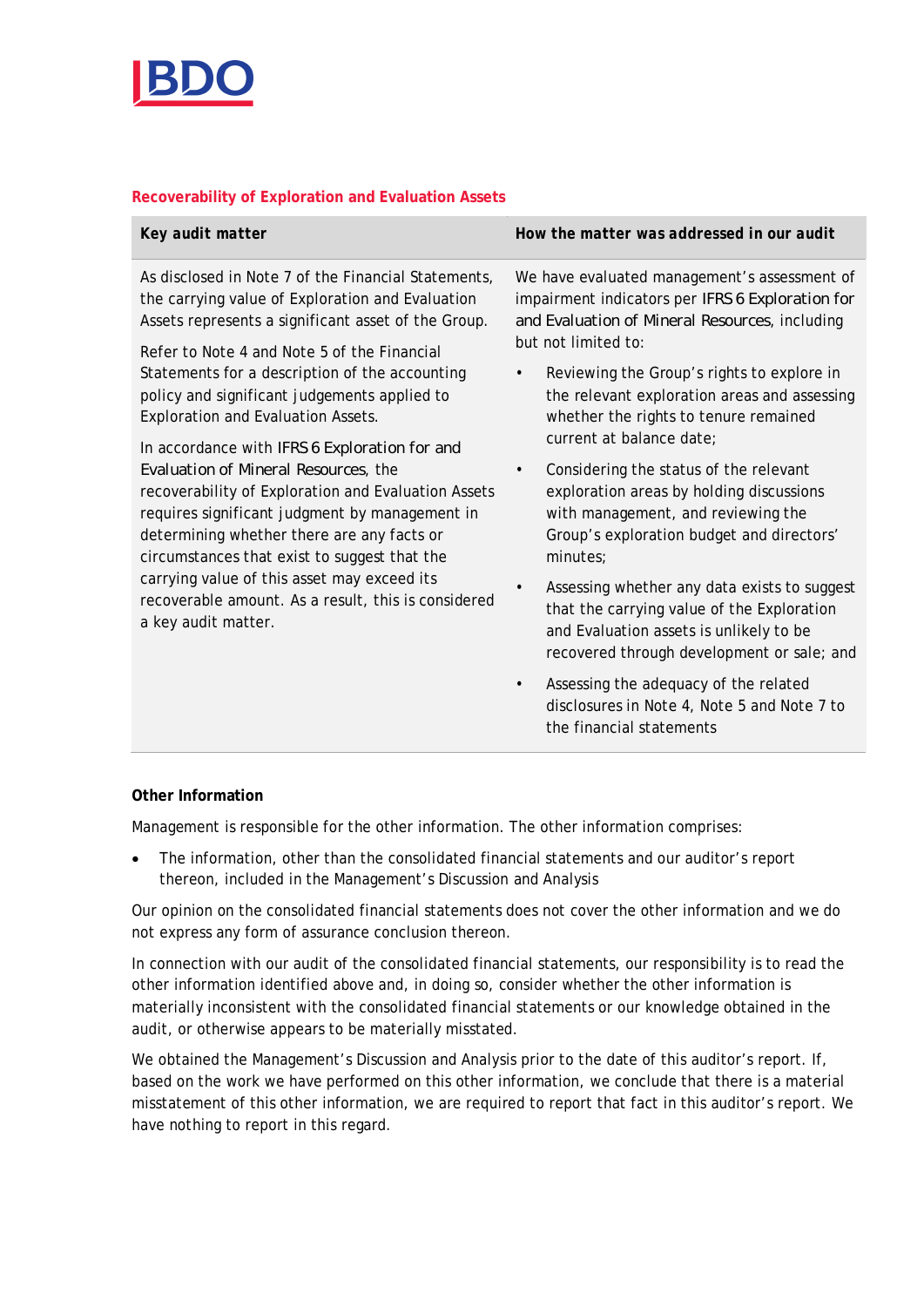

**Responsibilities of management and those charged with governance for the Financial Report**

Management is responsible for the preparation and fair presentation of the financial report in accordance with International Accounting Standards and for such internal control as management determines is necessary to enable the preparation and fair presentation of a financial report that is free from material misstatement, whether due to fraud or error.

In preparing the financial report, management is responsible for assessing the Group's ability to continue as a going concern, disclosing, as applicable, matters related to going concern and using the going concern basis of accounting unless management either intends to liquidate the Group or to cease operations, or has no realistic alternative but to do so.

Those charged with governance are responsible for overseeing the Group's financial reporting process.

**Auditor's responsibilities for the audit of the Financial Report**

Our objectives are to obtain reasonable assurance about whether the financial report as a whole is free from material misstatement, whether due to fraud or error, and to issue an auditor's report that includes our opinion. Reasonable assurance is a high level of assurance, but is not a guarantee that an audit conducted in accordance with the Canadian Auditing Standards will always detect a material misstatement when it exists. Misstatements can arise from fraud or error and are considered material if, individually or in the aggregate, they could reasonably be expected to influence the economic decisions of users taken on the basis of this financial report.

As part of an audit in accordance with Canadian generally accepted auditing standards, we exercise professional judgment and maintain professional scepticism throughout the audit. We also:

- Identify and assess the risks of material misstatement of the consolidated financial statements, whether due to fraud or error, design and perform audit procedures responsive to those risks, and obtain audit evidence that is sufficient and appropriate to provide a basis for our opinion. The risk of not detecting a material misstatement resulting from fraud is higher than for one resulting from error, as fraud may involve collusion, forgery, intentional omissions, misrepresentations, or the override of internal control.
- Obtain an understanding of internal control relevant to the audit in order to design audit procedures that are appropriate in the circumstances, but not for the purpose of expressing an opinion on the effectiveness of the Group's internal control.
- Evaluate the appropriateness of accounting policies used and the reasonableness of accounting estimates and related disclosures made by management.
- Conclude on the appropriateness of management's use of the going concern basis of accounting and, based on the audit evidence obtained, whether a material uncertainty exists related to events or conditions that may cast significant doubt on the Group's ability to continue as a going concern. If we conclude that a material uncertainty exists, we are required to draw attention in our auditor's report to the related disclosures in the consolidated financial statements or, if such disclosures are inadequate, to modify our opinion. Our conclusions are based on the audit evidence obtained up to the date of our auditor's report. However, future events or conditions may cause the Group to cease to continue as a going concern.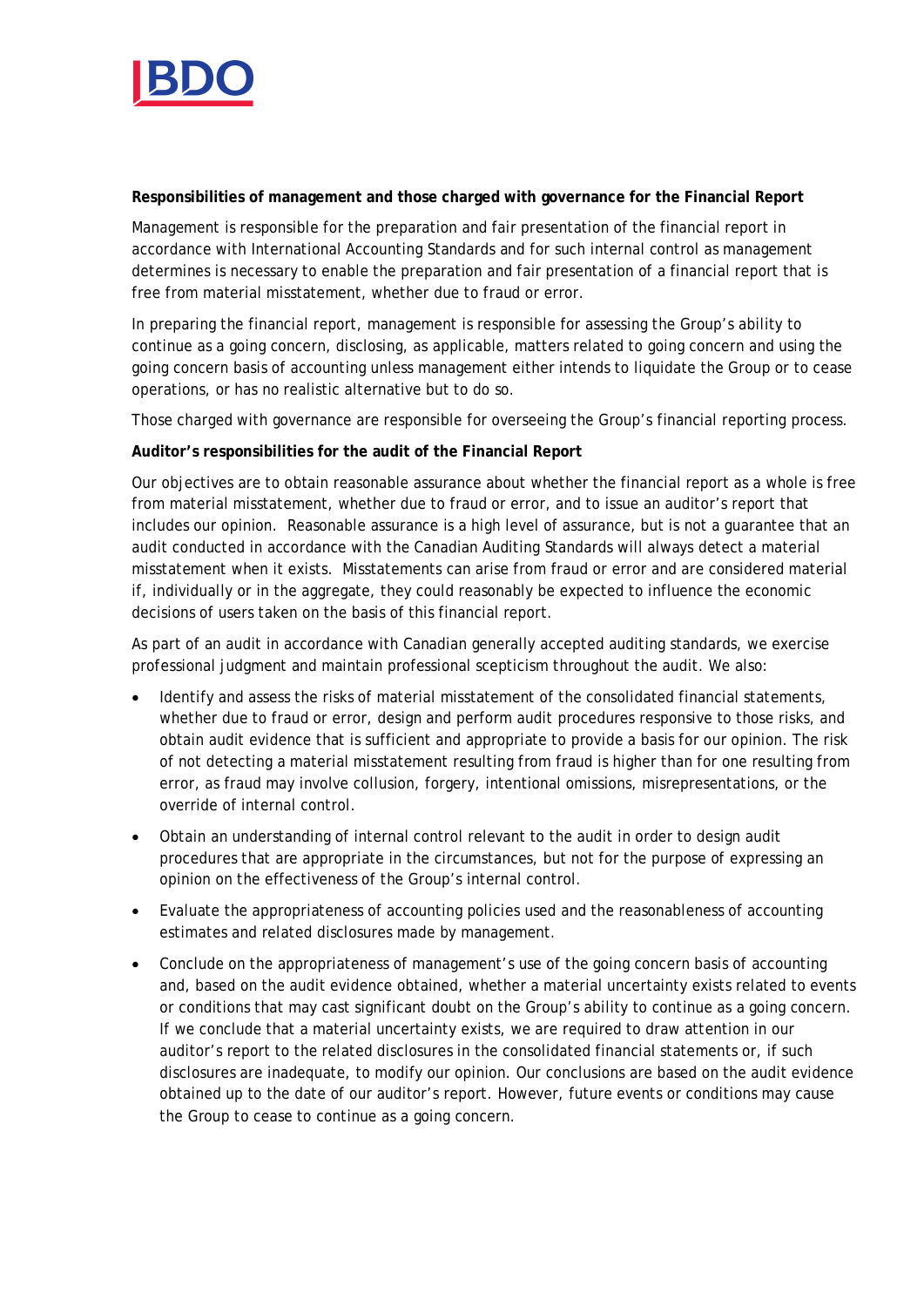

- Evaluate the overall presentation, structure and content of the consolidated financial statements, including the disclosures, and whether the consolidated financial statements represent the underlying transactions and events in a manner that achieves fair presentation.
- Obtain sufficient appropriate audit evidence regarding the financial information of the entities or business activities within the Group to express an opinion on the consolidated financial statements. We are responsible for the direction, supervision and performance of the group audit. We remain solely responsible for our audit opinion.

We communicate with those charged with governance regarding, among other matters, the planned scope and timing of the audit and significant audit findings, including any significant deficiencies in internal control that we identify during our audit.

We also provide those charged with governance with a statement that we have complied with relevant ethical requirements regarding independence, and to communicate with them all relationships and other matters that may reasonably be thought to bear on our independence, and where applicable, related safeguards.

From the matters communicated with those charged with governance, we determine those matters that were of most significance in the audit of the consolidated financial statements of the current period and are therefore the key audit matters. We describe these matters in our auditor's report unless law or regulation precludes public disclosure about the matter or when, in extremely rare circumstances, we determine that a matter should not be communicated in our report because the adverse consequences of doing so would reasonably be expected to outweigh the public interest benefits of such communication.

The engagement partner on the audit resulting in this independent auditor's report is Jarrad Prue.

# RDO

**BDO Audit (WA) Pty Ltd** Level 9, Mia Yellagonga Tower 2 5 Spring Street Perth WA 6000 Perth, 28 March 2022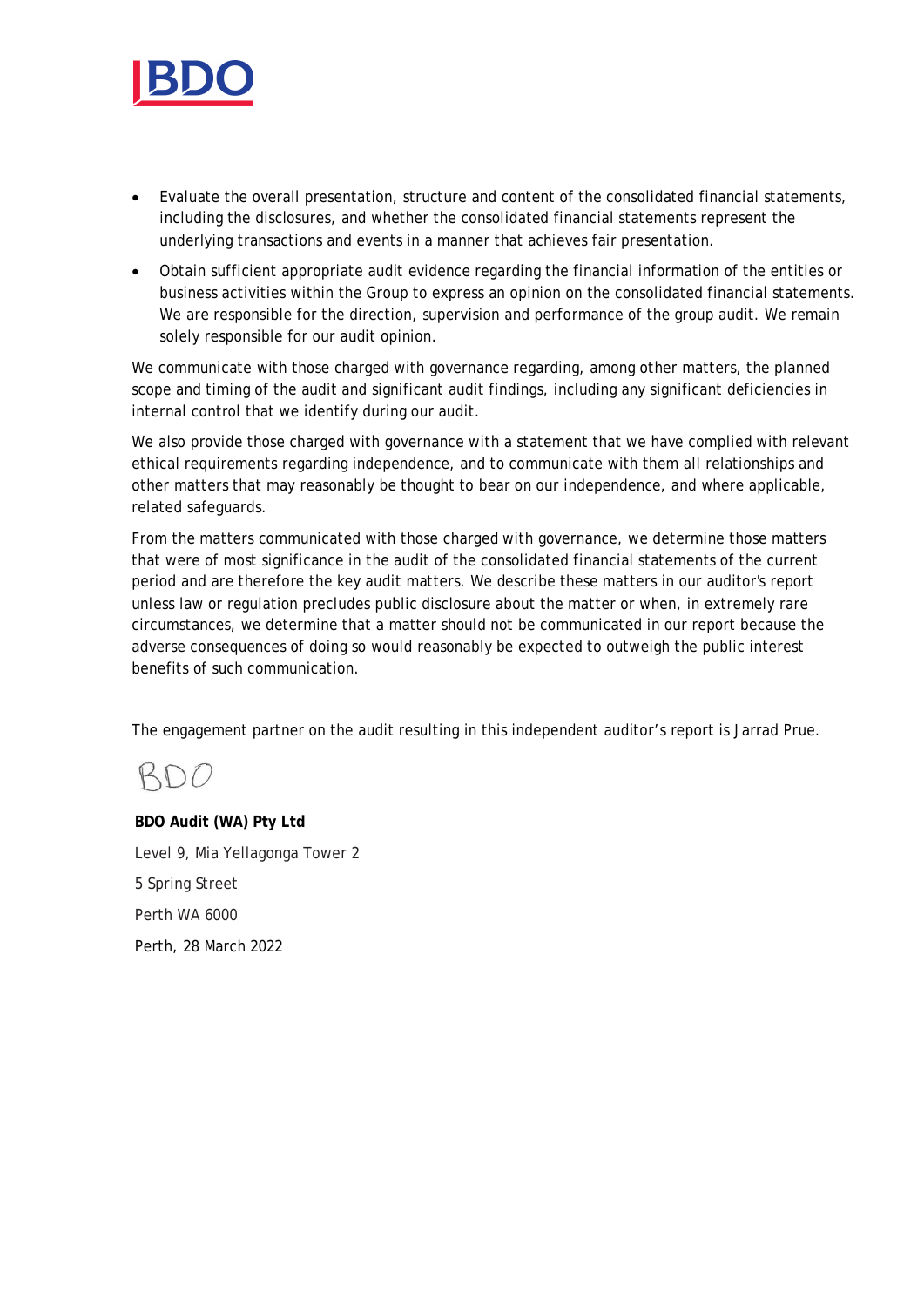### **Forsys Metals Corp. Consolidated Statement of Financial Position**

(expressed in Canadian dollars)

|                                                          |                    |                 | As at December 31, |
|----------------------------------------------------------|--------------------|-----------------|--------------------|
|                                                          | <b>Notes</b>       | 2021<br>\$      | 2020<br>\$         |
|                                                          |                    |                 |                    |
| <b>Assets</b>                                            |                    |                 |                    |
| Current                                                  |                    |                 |                    |
| Cash and cash equivalents                                |                    | 12,563,441      | 876,967            |
| Receivables                                              |                    | 31,618          | 26,031             |
| Prepaid expenses and other assets                        |                    | 17,351          | 20,489             |
|                                                          |                    | 12,612,409      | 923,487            |
| Non-current                                              |                    |                 |                    |
| Investment in associate                                  | 6                  | 2,351,459       | 2,573,967          |
| Exploration and evaluation                               | 7                  | 9,900,291       | 10,698,359         |
| <b>Total assets</b>                                      |                    | 24,864,161      | 14,195,813         |
|                                                          |                    |                 |                    |
| <b>Liabilities</b>                                       |                    |                 |                    |
| Current                                                  |                    |                 |                    |
| Accounts payable and accrued liabilities                 |                    | 78,839          | 142,808            |
| Shareholders' equity                                     |                    |                 |                    |
| Share capital                                            | 8                  | 174,210,964     | 165,838,742        |
| Warrants                                                 | 9                  | 6,097,115       | 1,300,733          |
| Contributed surplus                                      |                    | 46,987,780      | 44,449,715         |
| Equity reserve                                           |                    | 33,364          | 33,364             |
| Accumulated loss                                         |                    | (184, 319, 175) | (180, 458, 038)    |
| Accumulated other comprehensive loss                     |                    | (18, 228, 709)  | (17, 115, 896)     |
| Total equity attributable to shareholders of the Company |                    | 24,781,339      | 14,048,620         |
| Non-controlling interest                                 | 11                 | 3,983           | 4,385              |
| <b>Total equity</b>                                      |                    | 24,785,322      | 14,053,005         |
|                                                          |                    |                 |                    |
| Total liabilities and equity                             |                    | 24,864,161      | 14,195,813         |
| <b>Subsequent event</b>                                  | 18                 |                 |                    |
| On behalf of the Board:                                  |                    |                 |                    |
| <b>Martin Rowley</b>                                     | <b>Mark Frewin</b> |                 |                    |

**Director Director**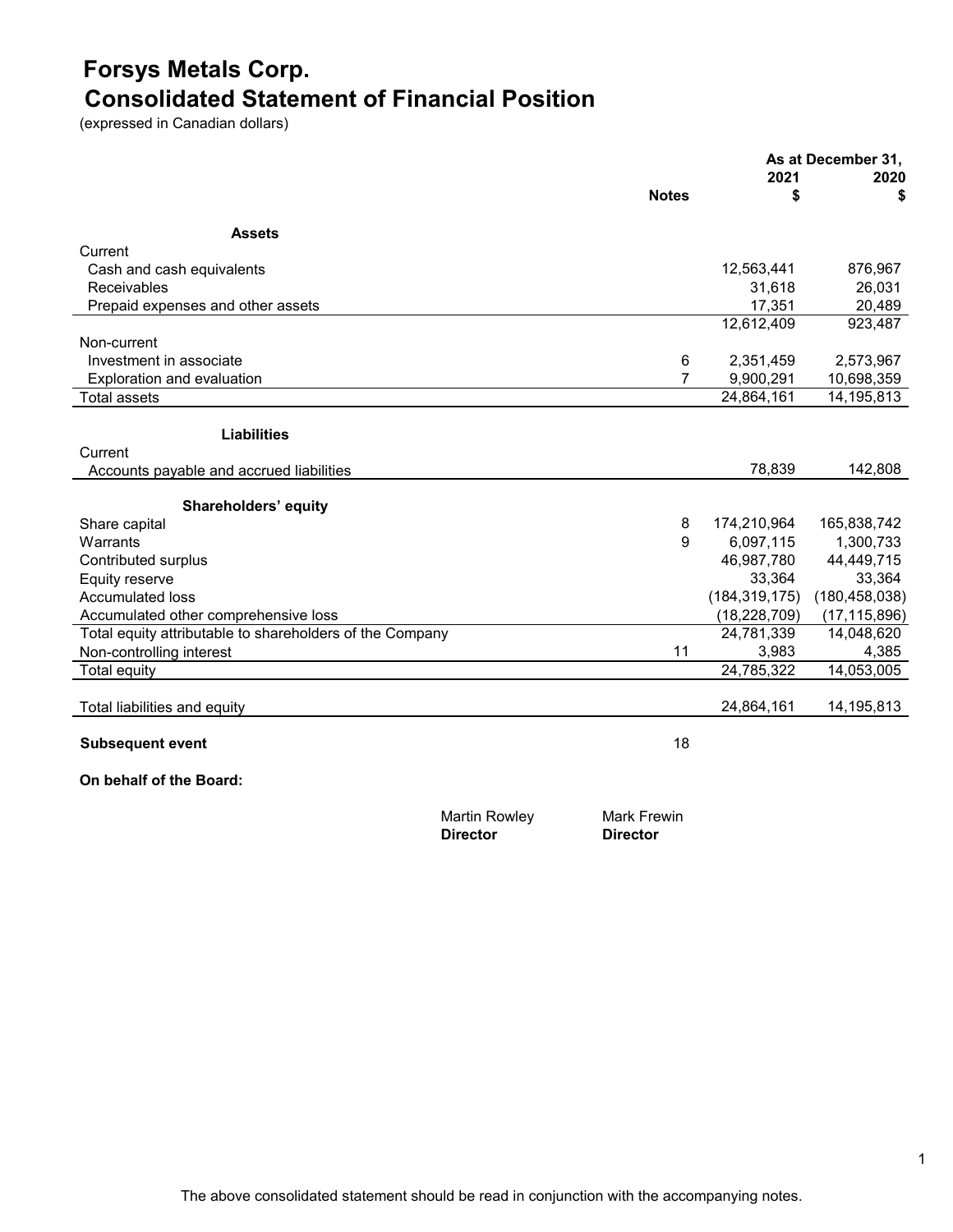# **Forsys Metals Corp. Consolidated Statement of Loss and Comprehensive Loss**

(expressed in Canadian dollars)

|                                                       | Years ended December 31, |                     |
|-------------------------------------------------------|--------------------------|---------------------|
| <b>Notes</b>                                          | 2021<br>\$               | 2020<br>S           |
|                                                       |                          |                     |
| <b>Expenses</b>                                       |                          |                     |
| Professional fees                                     | 157,444                  | 233,838             |
| Directors' fees                                       | 410,577                  | 144,000             |
| Consulting fees                                       | 435,858                  | 291,953             |
| Advisory fees                                         | 105,558                  |                     |
| Stock-based compensation                              | 10<br>2,585,000          |                     |
| Public company costs                                  | 127,711                  | 66,510              |
| General and administrative                            | 29,268                   | 24,094              |
| Travel                                                | 10,265                   | 6,066               |
| Foreign exchange loss (gain)                          | 8,118                    | (111)               |
| Interest                                              | (4,904)                  | (1, 383)            |
| Other income                                          | (3, 354)                 |                     |
|                                                       | 3,861,539                | 764,967             |
|                                                       |                          |                     |
| Loss                                                  | (3,861,539)              | (764, 967)          |
| Other comprehensive loss, net of taxes                |                          |                     |
| Item that may be reclassified subsequently to loss    |                          |                     |
| Foreign currency translation                          | (1, 112, 813)            | (917, 666)          |
| <b>Comprehensive loss</b>                             | (4,974,352)              | (1,682,633)         |
|                                                       |                          |                     |
| Net loss attributable to:                             |                          |                     |
| Shareholders of the Company<br>11                     | (3,861,137)<br>(402)     | (764, 224)<br>(743) |
| Non-controlling interest                              | (3,861,539)              | (764, 967)          |
|                                                       |                          |                     |
| Comprehensive loss attributable to:                   |                          |                     |
| Shareholders of the Company                           | (4,973,950)              | (1,681,890)         |
| 11<br>Non-controlling interest                        | (402)                    | (743)               |
|                                                       | (4, 974, 352)            | (1,682,633)         |
|                                                       |                          |                     |
| Loss per share - basic and diluted (cents)            | (2.08)                   | (0.46)              |
| Weighted average number of Class A shares outstanding | 185,403,412              | 166,271,052         |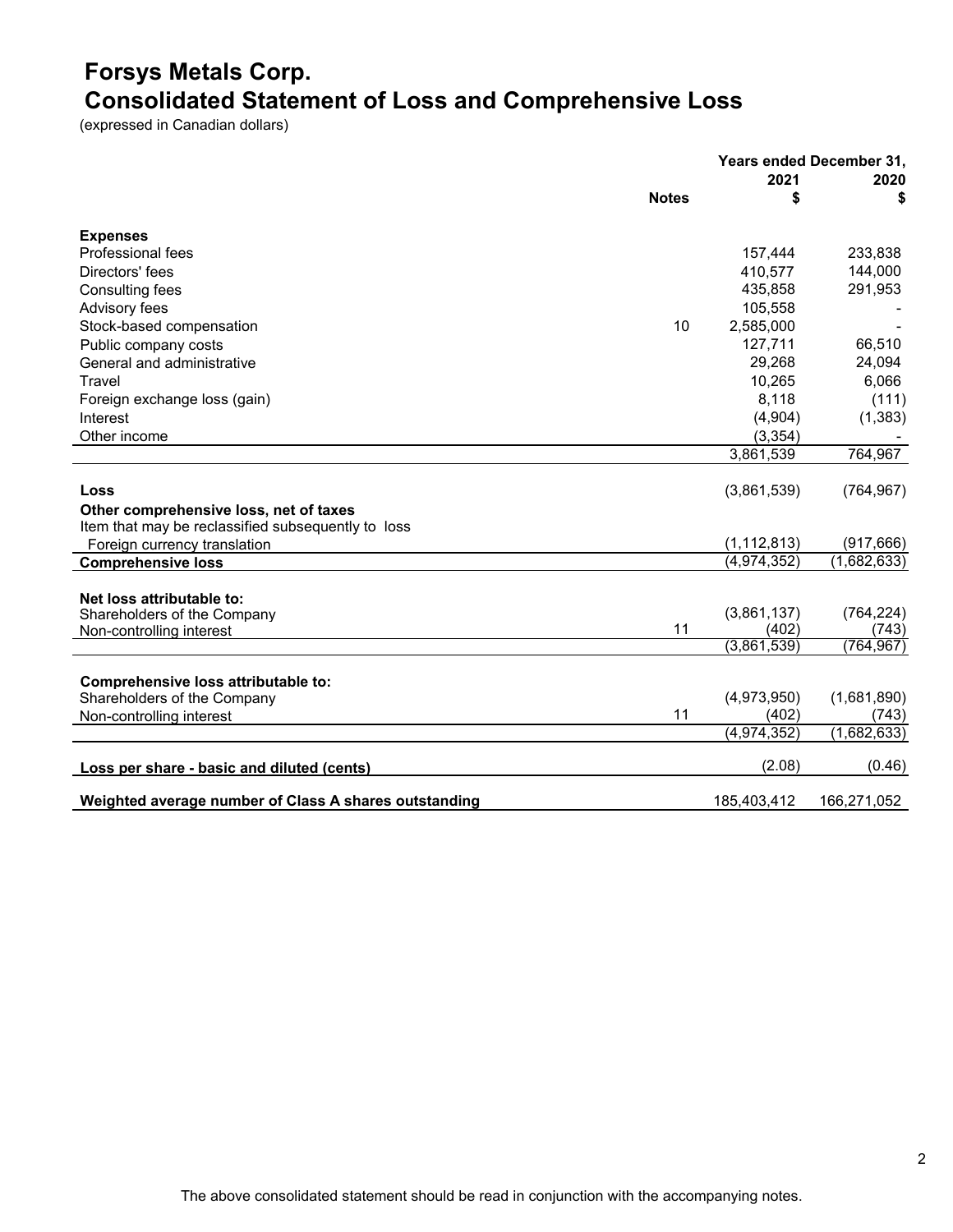# **Forsys Metals Corp. Consolidated Statement of Changes in Equity**

(expressed in Canadian dollars)

|                                                        |              |                 | Years ended December 31, |
|--------------------------------------------------------|--------------|-----------------|--------------------------|
|                                                        | <b>Notes</b> | 2021<br>\$      | 2020<br>S                |
| <b>Share capital</b>                                   |              |                 |                          |
| Balance, beginning of year                             |              | 165,838,742     | 164,847,132              |
| Bought deal equity financing                           | 8            | 13,000,000      |                          |
| Fair value of unit warrants issued                     | 8 and 9      | (4,737,000)     |                          |
| Fair value of broker warrants issued                   | 8 and 9      | (759,000)       |                          |
| Private placement of Class A shares                    |              |                 | 1,000,000                |
| Share issue costs                                      |              | (1, 377, 831)   | (8,390)                  |
| <b>Exercise of warrants</b>                            |              | 1,440,000       |                          |
| Fair value of exercised warrants                       |              | 699,618         |                          |
| Exercise of stock options                              |              | 59,500          |                          |
| Fair value of exercised stock options                  |              | 46,935          |                          |
| Balance, end of year                                   |              | 174,210,964     | 165,838,742              |
|                                                        |              |                 |                          |
| <b>Warrants</b>                                        |              |                 |                          |
| Balance, beginning of year                             |              | 1,300,733       | 1,300,733                |
| Fair value of unit warrants issued                     | 8 and 9      | 4,737,000       |                          |
| Fair value of broker warrants issued                   | 8 and 9      | 759,000         |                          |
| Fair value of exercised warrants                       |              | (699, 618)      |                          |
| Balance, end of year                                   |              | 6,097,115       | 1,300,733                |
|                                                        |              |                 |                          |
| <b>Contributed surplus</b>                             |              |                 |                          |
| Balance, beginning of year                             |              | 44,449,715      | 44,449,715               |
| Stock-based compensation                               | 10           | 2,585,000       |                          |
| Fair value of exercised stock options                  |              | (46, 935)       |                          |
| Balance, end of year                                   |              | 46,987,780      | 44,449,715               |
|                                                        |              |                 |                          |
| <b>Equity reserve</b>                                  |              |                 |                          |
| Balance, beginning and end of year                     |              | 33,364          | 33,364                   |
| <b>Accumulated loss</b>                                |              |                 |                          |
| Balance, beginning of year                             |              | (180, 458, 038) | (179, 694, 340)          |
| Reallocation of NCI share of accumulated losses        |              |                 | 527                      |
| Loss attributable to shareholders of the Company       |              | (3,861,137)     | (764, 224)               |
| Balance, end of year                                   |              | (184, 319, 175) | (180, 458, 037)          |
|                                                        |              |                 |                          |
| Accumulated other comprehensive loss                   |              |                 |                          |
| Balance, beginning of year                             |              | (17, 115, 896)  | (16, 198, 230)           |
| Currency translation differences on foreign operations |              | (1, 112, 813)   | (917, 666)               |
| Balance, end of year                                   |              | (18, 228, 709)  | (17, 115, 896)           |
|                                                        |              |                 |                          |
| Non-controlling interest                               |              |                 |                          |
| Balance, beginning of year                             |              | 4,385           | 5,655                    |
| Reallocation of NCI share of accumulated losses        |              |                 | (527)                    |
| Loss attributed to NCI                                 |              | (402)           | (743)                    |
| Balance, end of year                                   |              | 3,983           | 4,385                    |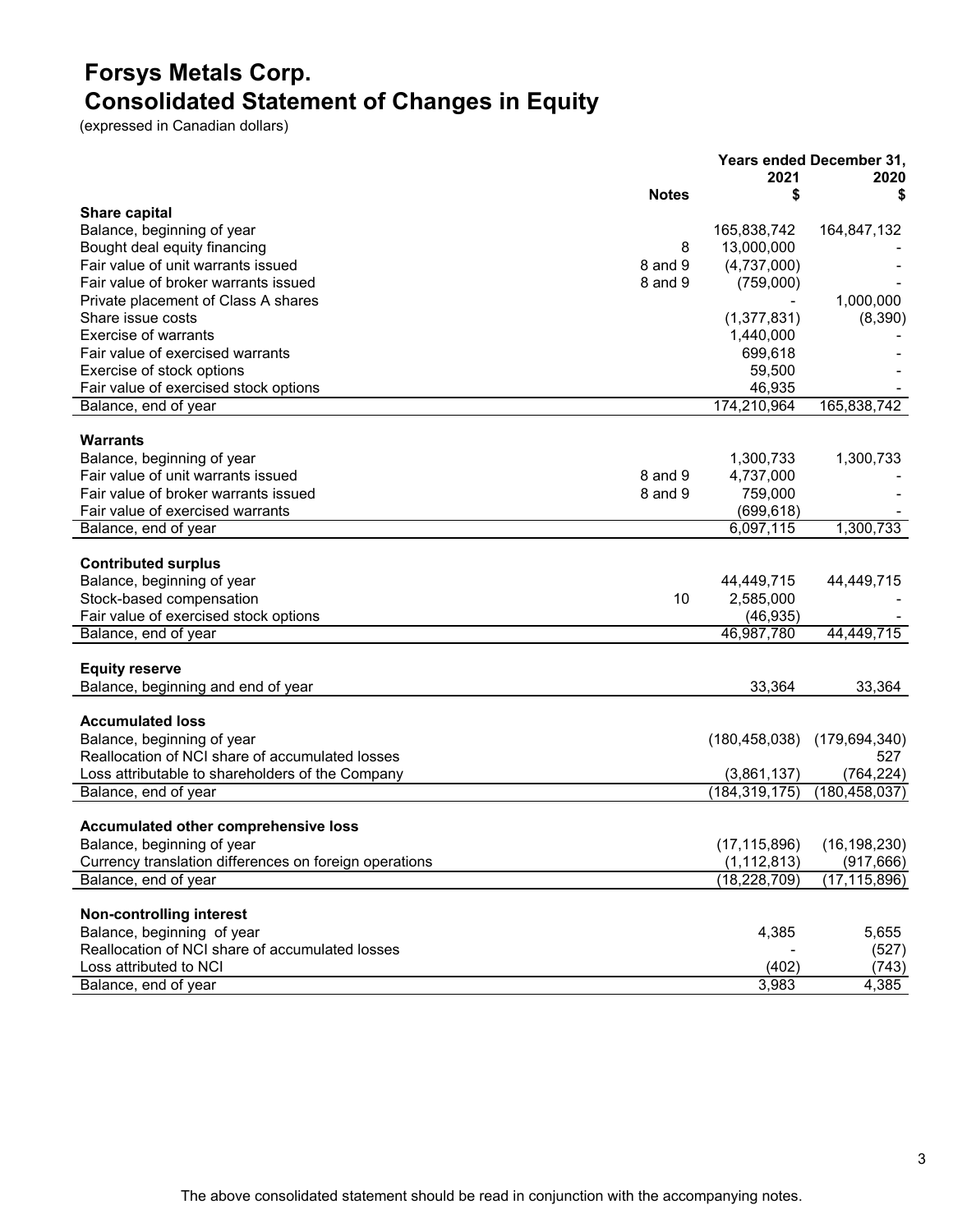### **Forsys Metals Corp. Consolidated Statement of Cash Flows**

(expressed in Canadian dollars)

|                                               |              |               | <b>Years ended December 31.</b> |
|-----------------------------------------------|--------------|---------------|---------------------------------|
|                                               |              | 2021          | 2020                            |
|                                               | <b>Notes</b> | \$            | \$                              |
| Cash (used in)                                |              |               |                                 |
| <b>Operating activities</b>                   |              |               |                                 |
| Loss                                          |              | (3,861,539)   | (764, 967)                      |
| Interest income                               |              | (4,904)       | (1, 383)                        |
| Item not affecting cash                       |              |               |                                 |
| Stock-based compensation                      | 10           | 2,585,000     |                                 |
| Changes in non-cash operating working capital |              |               |                                 |
| Receivables                                   |              | (5, 587)      | (15,508)                        |
| Prepaid expenses and other assets             |              | 3,138         | (3,054)                         |
| Accounts payable and accrued liabilities      |              | (63, 970)     | 40,255                          |
| Total cash outflow from operating activities  |              | (1, 347, 862) | (744,657)                       |
|                                               |              |               |                                 |
| <b>Financing activities</b>                   |              |               |                                 |
| Bought deal equity financing                  | 8            | 13,000,000    |                                 |
| Private placement of Class A shares           |              |               | 1,000,000                       |
| Share issue costs                             |              | (1, 377, 831) | (8,390)                         |
| Exercise of warrants                          |              | 1,440,000     |                                 |
| Exercise of stock options                     |              | 59,500        |                                 |
| Total cash inflow from financing activities   |              | 13,121,669    | 991,610                         |
|                                               |              |               |                                 |
| <b>Investing activities</b>                   |              |               |                                 |
| Interest income                               |              | 4,904         | 1,383                           |
| Exploration and evaluation                    |              | (74, 831)     | (35, 639)                       |
| Total cash outflow from investing activities  |              | (69, 927)     | (34, 256)                       |
|                                               |              |               |                                 |
| Net increase in cash                          |              | 11,703,880    | 212,697                         |
| Cash and cash equivalents, beginning of year  |              | 876,967       | 712,652                         |
| Effects of exchange rate changes on cash      |              | (17, 406)     | (48, 382)                       |
| Cash and cash equivalents, end of year        |              | 12,563,441    | 876,967                         |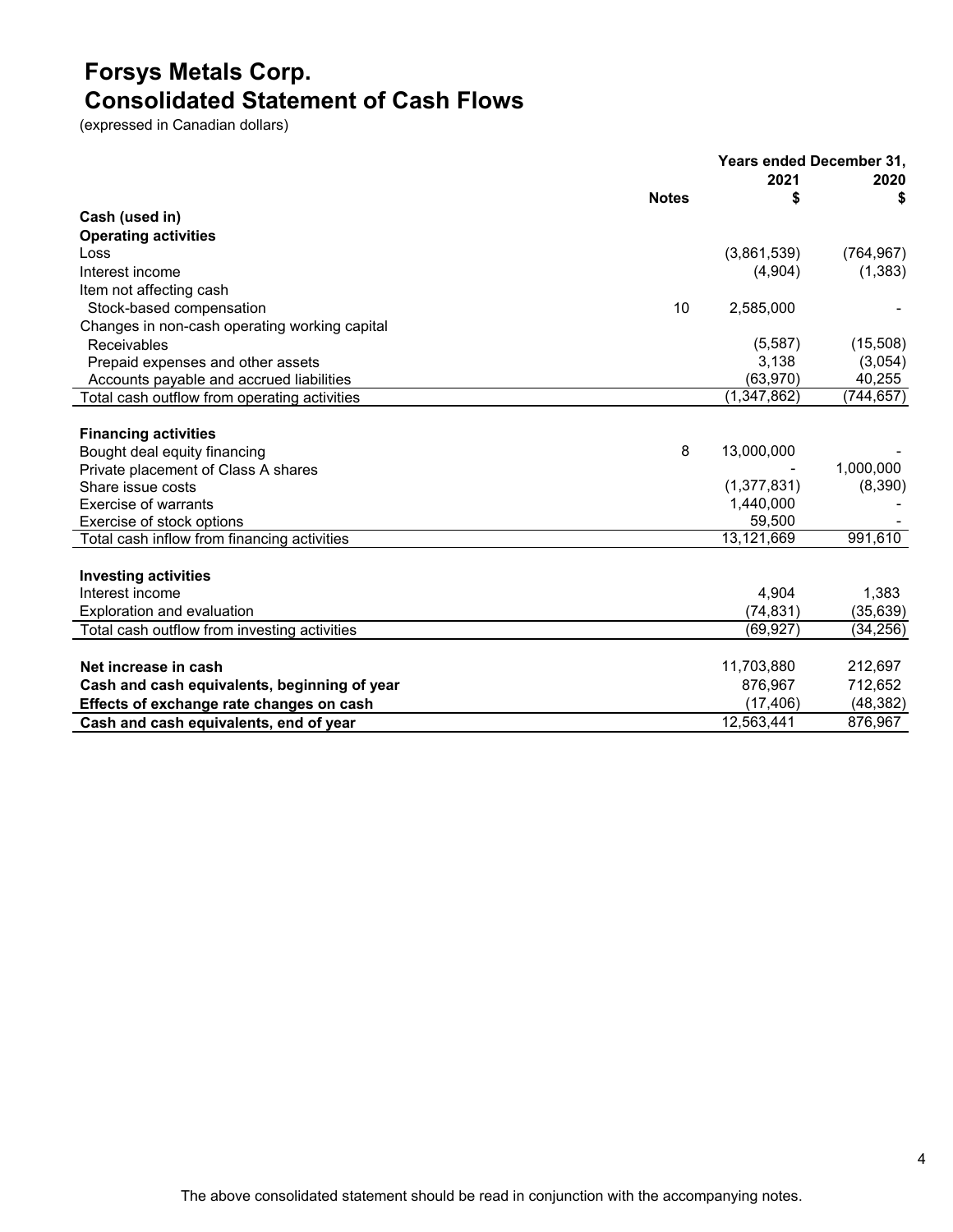(expressed in Canadian dollars)

#### **1. Nature of operations**

Forsys Metals Corp. and its subsidiary companies (collectively the "Company") are engaged in the acquisition, exploration and development of mineral properties located in Namibia, Africa. The Company's principal focus is on bringing its wholly owned Norasa Uranium Project ("Norasa") into production. Norasa is the consolidation of the Valencia and Namibplaas Uranium Projects.

As an exploration stage company, the Company's income is limited to interest income and other incidental income. The recoverability of the amount shown for mineral properties, exploration and evaluation costs is dependent upon, but not limited to: the existence and economic recovery of mineral reserves in the future; the ability to obtain necessary permits and financing to complete the exploration and development of these properties; government policies and regulations; and attaining profitable production or proceeds from the disposition of properties. The Company may be adversely affected by governmental amendments or changes to mining laws, regulations and requirements in Namibia.

The Company's continued operations are dependent on its ability to secure additional equity capital, divest assets or generate cash flow from operations in the future, none of which is assured.

The Company is incorporated under the Business Corporations Act (Ontario) and the primary listing of its common shares is on the Toronto Stock Exchange, with secondary listings on the Namibian Stock Exchange and Frankfurt Stock Exchange. The Company's registered office is at 20 Adelaide Street East, Suite 200, Toronto, Ontario, Canada, M5C 2T6.

#### **2. Going concern**

These consolidated financial statements are prepared on the going concern basis which assumes the continuity of normal business activity and the realization of assets and settlement of liabilities in the normal course of business.

#### **3. Basis of presentation**

These consolidated financial statements have been prepared in compliance with International Financial Reporting Standards ("IFRS") as issued by the International Accounting Standards Board.

The preparation of financial statements in conformity with IFRS requires the use of estimates and judgments that affect the reported amounts of assets and liabilities at the date of the financial statements and the reported amounts of revenue and expenses during the reporting year. Although these estimates are based on management's best knowledge of the amounts, events or action, actual results ultimately may differ from those estimates. Areas where estimates and judgments are significant to these financial statements are disclosed in note 5.

The policies applied in these consolidated financial statements are set out below. These policies have been consistently applied to all years presented, unless otherwise stated.

These consolidated financial statements were approved and authorized for issuance by the Company's Board of Directors on March 28, 2022

#### **4. Significant accounting policies and future accounting changes**

The significant accounting policies used in the preparation of these consolidated financial statements are described below.

#### **Basis of measurement**

The consolidated financial statements have been prepared under the historical cost convention, except as modified by the revaluation of certain financial assets at fair value.

#### **Principles of consolidation**

These financial statements incorporate the accounts of the Company and its subsidiaries. All intercompany balances, transactions, income and expenses and profits or losses have been eliminated on consolidation.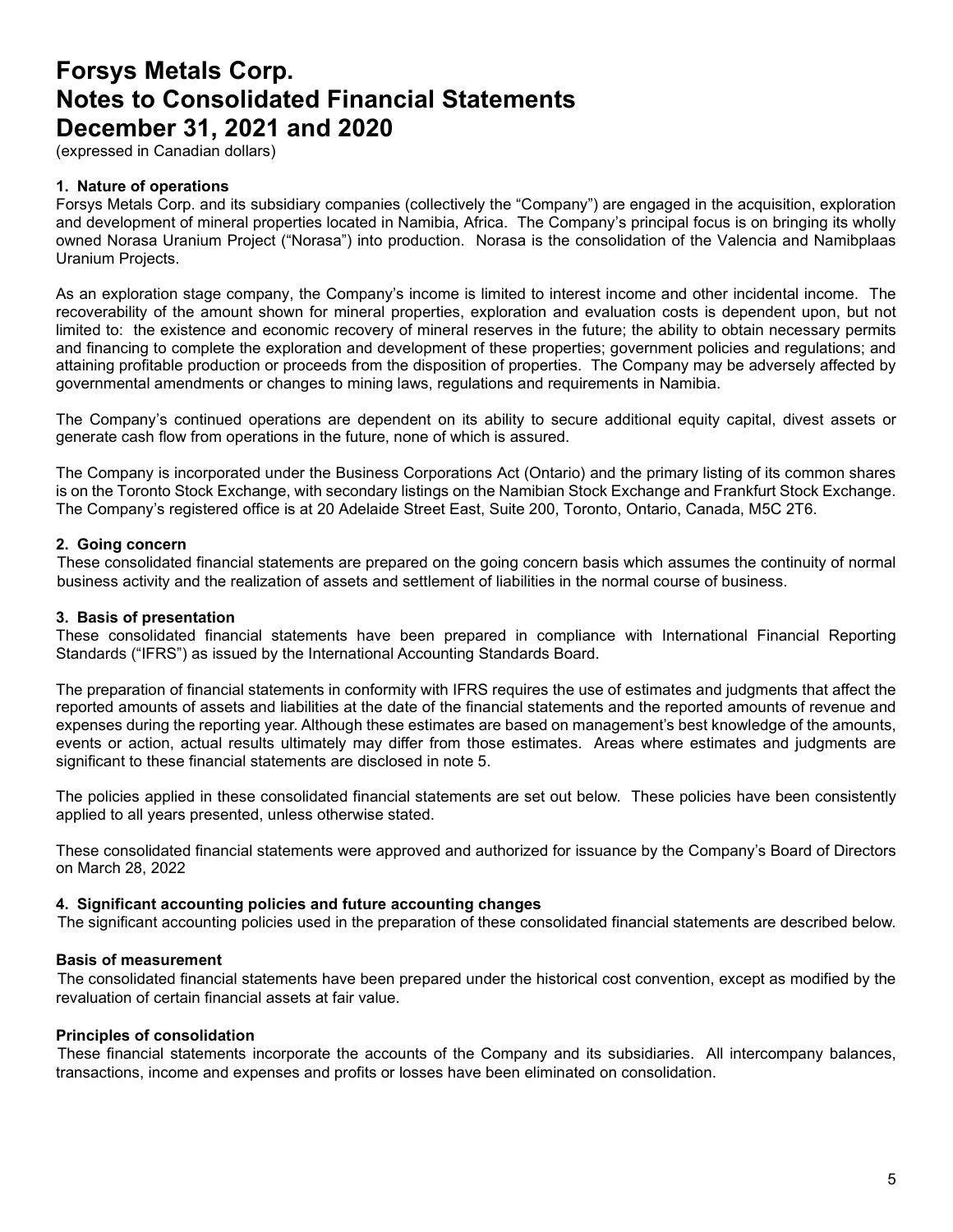(expressed in Canadian dollars)

Subsidiaries are consolidated where the Company possesses power over the subsidiary, has exposure of rights variable to returns from its involvement with the subsidiary and has the ability to use its power over the subsidiary to affect its returns. For non-wholly owned subsidiaries, the net assets attributable to outside equity shareholders are presented as "noncontrolling interest" in the equity section of the consolidated statement of financial position. Profit for the year that is attributable to non-controlling interests is calculated based on the ownership of the minority shareholders in the subsidiary. Entities are fully consolidated from the date on which control is obtained by the Company and are de-consolidated from the date that control ceases.

The Company's principal subsidiaries are as follows:

- a 100% interest in Namibian Metals Ltd., a British Virgin Islands based holding company which owns 100% of the ordinary shares of Valencia Uranium (Proprietary) Limited, a Namibia based exploration company which holds a 100% interest in the Valencia Uranium Project and a 100% interest in the Namibplaas Uranium Project;
- a 100% interest in Namibian Westport Ltd., an Ontario based holding company which owns all the ordinary shares of Westport Resources Namibia (Proprietary) Ltd., a Namibian based holding company which owns 51% of the ordinary shares in Razorback Gold Mining Company (Proprietary) Limited ("Razorback") which holds a 100% interest in the Ondundu Gold Project exploration licence. Westport Resources Namibia (Proprietary) Ltd. also owns 70% of the ordinary shares in subsidiary Omatjete Mining Company (Proprietary) Ltd. which holds a 100% interest in the Ondundu Gold Project.

The acquisition of subsidiaries is accounted for using the purchase method of accounting whereby the purchase consideration is allocated to the identifiable assets and liabilities and contingent liabilities assumed at the date of acquisition. Provisional fair values allocated at a reporting date are finalized within twelve months of the acquisition date with retroactive restatement to the acquisition date as required. Incremental costs related to the acquisition costs are expensed as incurred.

If the transaction does not meet the definition of a business combination the transaction is recorded as an acquisition of an asset.

#### **Foreign currency translation**

The presentation currency of the Company is the Canadian dollar, which is also the functional currency of Forsys Metals Corp., the parent entity. The functional currency for each subsidiary is the currency of the primary economic environment in which the subsidiary operates. Primary and secondary indicators are used to determine the functional currency (primary indicators have priority over secondary indicators). The functional currency for the Company's subsidiaries which carry out exploration and development activities located in Namibia is the Namibian dollar.

Transactions in foreign currencies are initially recorded in the functional currency of the entity at the exchange rate in effect at the transaction date. Foreign currency transactions are translated into the functional currency of the entity, using the exchange rates prevailing at the dates of the transactions (spot exchange rate). Foreign exchange gains and losses resulting from the settlement of such transactions and from the re-measurement of monetary items at year-end exchange rates are recognized within general and administrative expenses in the consolidated statement of loss and comprehensive loss. Nonmonetary items, which are measured using historical cost in a foreign currency, are translated using the exchange rate at the date of the transaction.

On consolidation, the foreign exploration and development operation is translated from the functional currency of Namibian dollars into Canadian dollars, the presentation currency of the Company. Income and expense items are translated using weighted average exchange rates that reasonably approximate the exchange rate at the transaction date. Assets and liabilities in the consolidated statement of financial position are translated at the closing spot exchange rate. Exchange differences on the translation of the net assets of entities with functional currencies other than the Canadian dollar are recognized as a separate component of equity through other comprehensive income (loss).

#### **Financial instruments**

Except for certain trade receivables, the Company initially measures a financial asset at its fair value plus, in the case of a financial asset not at fair value through profit or loss, transaction costs.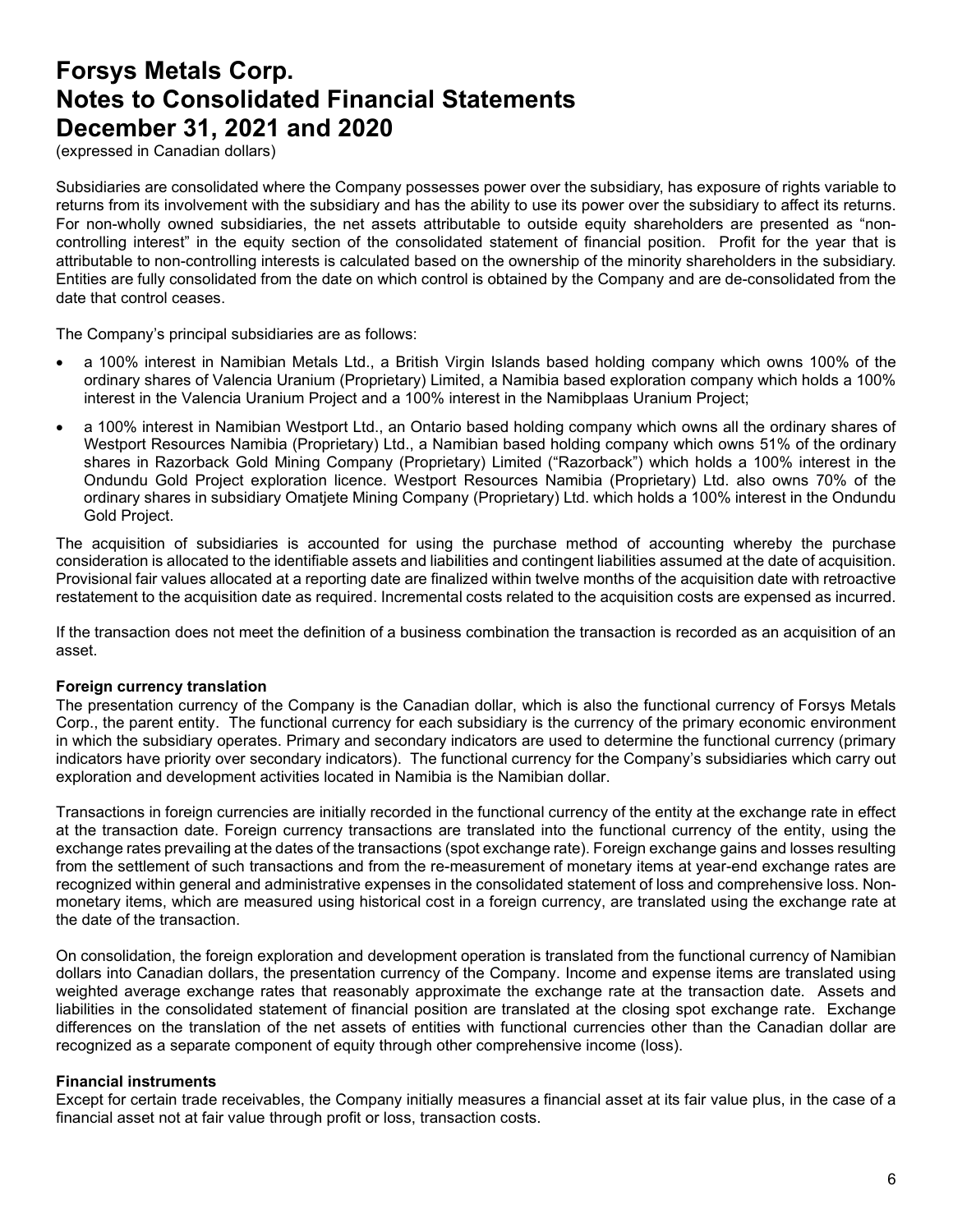(expressed in Canadian dollars)

Financial assets are subsequently measured at fair value through profit or loss ("FVPL"), amortized cost, or fair value through other comprehensive income ("FVOCI"). The classification is based on two criteria: the Company's business model for managing the assets; and whether the instruments' contractual cash flows represent solely payments of principal and interest on the principal amount outstanding (the "SPPI criterion").

The classification and measurement of the Company's financial assets consists of debt instruments at amortized cost, for financial assets that are held within a business model with the objective to hold the financial assets in order to collect contractual cash flows that meet the SPPI criterion. This category includes the Company's trade and other receivables.

Financial assets with embedded derivatives are considered in their entirety when determining whether their cash flows meet the SPPI criterion.

#### **Investment in associate**

Associates are entities over which the Company has significant influence, but not control. Significant influence is generally presumed to exist where the Company has between 20 percent and 50 percent of the voting rights of the associate. The Company accounts for its investment in associate using the equity method, under which, the investment in associate was initially recognized at cost and the carrying amount is increased or decreased to recognize the Company's share of profit or loss of the associate. Dilution gains and losses arising from changes in the interest in investment in associate where significant influence is retained are recognized in the consolidated statement of loss and comprehensive loss.

At each reporting date, the Company determines whether there is any objective evidence that the investment in associate is impaired. If impairment is determined to exist, the amount of the impairment is recognized in the consolidated statement of loss and comprehensive loss. The amount of impairment is calculated as the difference between the recoverable amount of the investment in associate and its carrying value.

#### **Exploration and evaluation costs**

The Company's activities are directed towards the search, evaluation and development of mineral properties. Major expenditures are required to locate and establish ore reserves, to develop metallurgical processes and to construct mining and processing facilities at a particular site.

The Company is in the exploration stage with respect to its investment in mineral properties. The Company elected to capitalize all costs where such costs have characteristics of an asset relating to the acquisition of, exploration for, and development of mineral claims. The cost of mineral properties includes the cash consideration and the fair value of shares issued on the date the property is acquired.

Exploration expenditures typically include costs incurred in the initial search for mineral deposits with economic potential or in the process of obtaining more information about existing mineral deposits. Evaluation expenditures are the costs incurred to establish the technical and commercial viability of developing mineral deposits identified through exploration activities or by acquisition. Evaluation expenditures include the cost of (i) establishing the volume and grade of deposits through drilling of core samples, trenching and sampling activities in an ore body that is classified as either a mineral resource or a proven and probable reserve; (ii) determining the optimal method of extraction and determining metallurgical and treatment processes; (iii) completing studies related to surveying, transportation and infrastructure requirements; (iv) permitting activities; and (v) preparing economic evaluations to determine whether the development of the mineralized material is commercially justified, including scoping, prefeasibility and final feasibility studies. Administrative expenditures, not directly related to property maintenance, are charged to operations as incurred. Mineral property, exploration and evaluation costs capitalized represent property acquisition, exploration and evaluation costs and are deferred costs to be charged against operations in the future and do not necessarily reflect the present or future values of the particular projects.

Once a development mining property and development asset goes into commercial production, it is reclassified as "Producing" and the accumulated costs will be charged to operations on a unit-of-production method based on proven and probable reserves and resources in the current mine plan. Commercial production occurs when a property is substantially complete and ready for its intended use.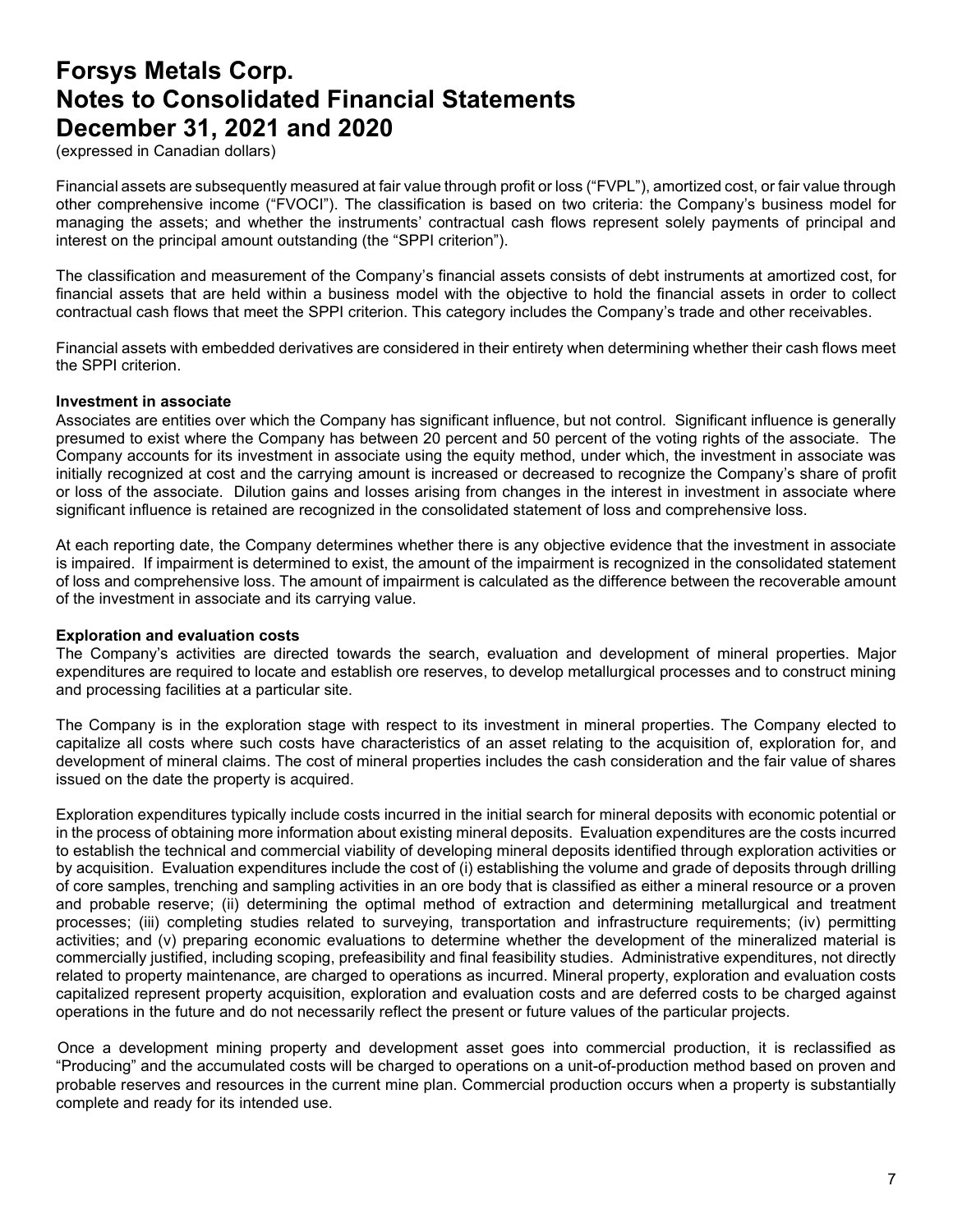(expressed in Canadian dollars)

The aggregate costs related to abandoned mineral claims are charged as an expense within the consolidated statement of loss and comprehensive loss at the time of any abandonment or when it has been determined that there is evidence of an impairment.

Recoverability of the carrying amount of any mineral properties, exploration and evaluation cost is dependent on successful development and commercial exploitation or alternatively, sale of the respective area of interest.

#### **Asset Impairment**

#### i) Financial assets

The Company assesses, on a forward-looking basis, the expected credit losses ("ECLs") associated with its debt instruments carried at amortised cost and fair value through other comprehensive income. ECLs are based on the difference between the contractual cash flows due in accordance with the contract and all the cash flows that the Company expects to receive. The shortfall is then discounted at an approximation to the asset's original effective interest rate.

For trade receivables, the Company has applied the standard's simplified approach and has calculated ECLs based on lifetime expected credit losses. The Company has established a provision matrix that is based on the Company's historical credit loss experience, adjusted for forward-looking factors specific to the debtors and the economic environment.

For other debt financial assets, the ECL is based on either the 12-month or lifetime ECL. The 12-month ECL is the portion of lifetime ECLs that results from default events on a financial instrument that are possible within 12 months after the reporting date. When there has been a significant increase in credit risk since origination, the allowance will be based on the lifetime ECL. In all cases, the Company considers that there has been a significant increase in credit risk when contractual payments are more than 30 days past due.

The Company considers a financial asset in default when contractual payment are 90 days past due. However, in certain cases, the Company may also consider a financial asset to be in default when internal or external information indicates that the Company is unlikely to receive the outstanding contractual amounts in full before taking into account any credit enhancements held by the Company.

#### ii) Non-financial assets

#### *Mineral property, exploration and evaluation assets in the exploration stage*

At each reporting date, management reviews whether there is any indication that mineral property, exploration and evaluation assets may be impaired. Impairment indicators may include expiry of exploration rights, absence of budgeted expenditure, commercially unviable quantities of mineral resources and unlikely recovery of the carrying values through development of the mineral property. Mineral property, exploration and evaluation assets in the exploration stage may be written down to their recoverable amount if their carrying value exceeds their recoverable amount.

#### *Mineral property, exploration and evaluation assets transferred to mine development*

Once the Company decides to proceed to development, mineral property, exploration and evaluation assets from the exploration stage are transferred to mine development and tested for impairment. The recoverable amount of the asset is estimated in order to determine the extent of the impairment loss, if any. Where it is not possible to estimate the recoverable amount of an individual asset, the Company estimates the recoverable amount of the cash-generating unit to which the asset belongs. For the purpose of measuring recoverable amounts assets are grouped at the lowest levels for which there are separately identifiable cash flows (cash-generating units or CGUs). Cash-generating units are individual operating mines or exploration and development projects.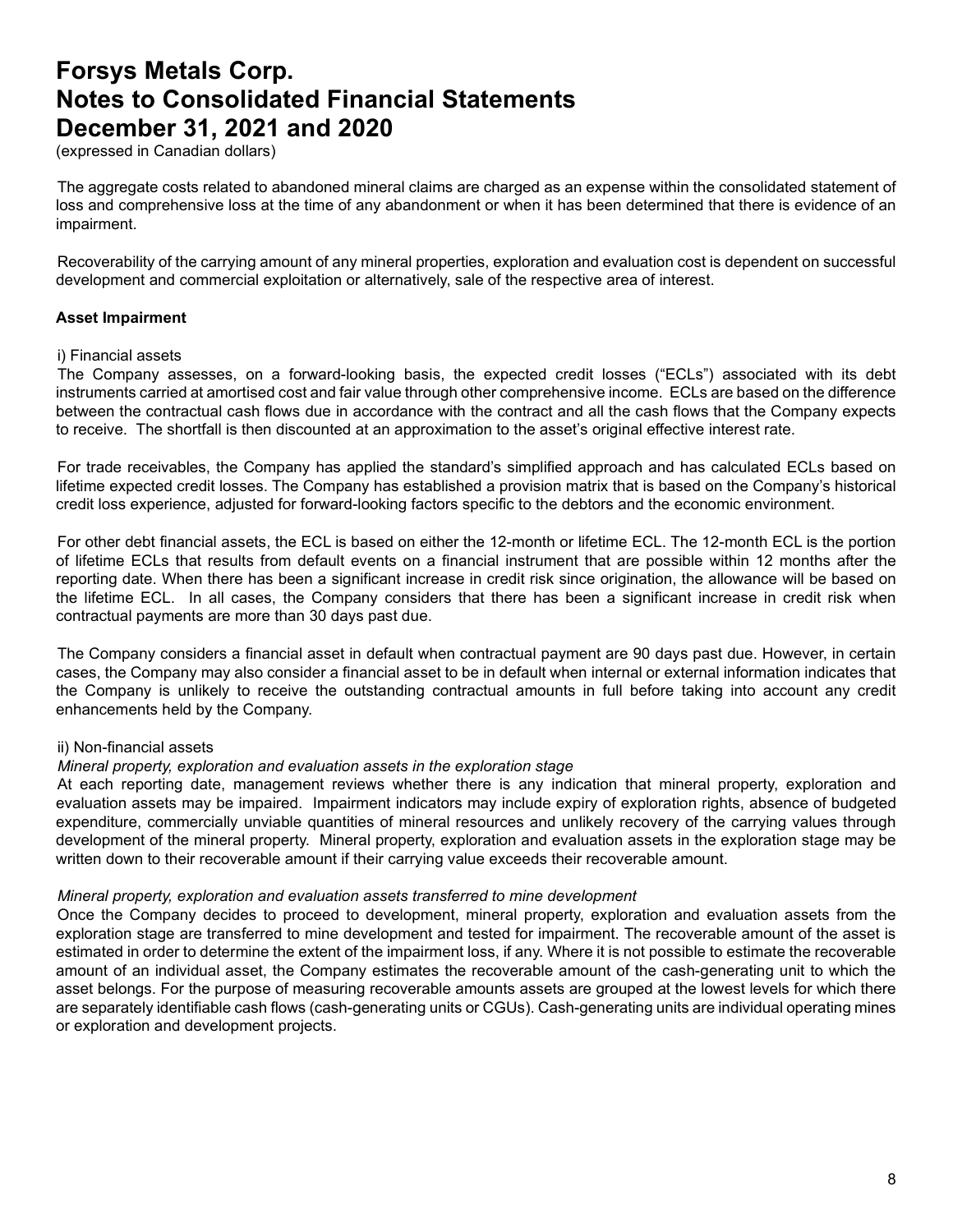(expressed in Canadian dollars)

Recoverable amount is the higher of fair value less costs of disposal and value in use. Fair value less costs of disposal is determined as the amount that would be obtained from the sale of the asset in an arm's length transaction between knowledgeable and willing parties. For mining assets this would generally be determined based on the present value of the estimated future cash flows arising from the continued development, use or eventual disposal of the asset. In assessing these cash flows and discounting them to present value, assumptions used are those that an independent market participant would consider appropriate. In assessing value in use, the estimated future cash flows expected to arise from the continuing use of the assets in their present form and from their disposal are discounted to their present value using a post-tax discount rate that reflects current market assessments of the time value of money and the risks specific to the asset.

If the recoverable amount of an asset or cash-generating unit is estimated to be less than its carrying amount, the carrying amount of the asset or cash-generating unit is reduced to its recoverable amount. An impairment loss is recognized immediately as an expense in the consolidated statement of loss and comprehensive loss.

Where an impairment loss subsequently reverses, the carrying amount of the asset or cash-generating unit is increased to the revised estimate of its recoverable amount, but so that the increased carrying amount does not exceed the carrying amount that would have been determined had no impairment loss been recognized for the asset or cash-generating unit in prior years. A reversal of an impairment loss is recognized in earnings immediately.

Management estimates of mineral prices, recoverable reserves, and operating, capital and reclamation costs are subject to certain risks and uncertainties that may affect the recoverability of mineral property costs. Although management has made its best estimate of these factors, it is possible that changes could occur in the near term that could adversely affect management's estimate of the net cash flow to be generated from its projects.

#### **Provisions**

Provisions are recognized in other liabilities when: the Company has a present legal or constructive obligation as a result of a past event; it is more likely than not that an outflow of resources will be required to settle the obligation; and the amount of the obligation can be reliably estimated. Provisions are measured at the present value of management's best estimate of the expenditure required to settle the obligation at the end of the reporting year. Any increase in the provision due to the passage of time is recognized as a finance cost.

#### **Restoration, rehabilitation, and environmental obligations**

An obligation to incur restoration, rehabilitation and environmental costs arises when environmental disturbance is caused by the exploration or development of a mineral property interest. Such costs arising from the decommissioning of plant and other site preparation work, discounted to their net present value, are provided for and capitalized at the start of each project to the carrying amount of the asset, along with a corresponding liability as soon as the obligation to incur such costs arises. The timing of the actual rehabilitation expenditure is dependent on a number of factors such as the life and nature of the asset, the operating license conditions and, when applicable, the environment in which the mine operates.

Discount rates using a pre-tax rate that reflects the time value of money are used to calculate the net present value. These costs are charged against income in the consolidated statement of loss and comprehensive loss over the economic life of the related asset, through amortization using either the unit-of-production or the straight-line method. The corresponding liability is progressively increased as the effect of discounting unwinds creating an expense recognized in the consolidated statement of loss and comprehensive loss.

Decommissioning costs are also adjusted for changes in estimates. Those adjustments are accounted for as a change in the corresponding capitalized cost, except where a reduction in costs is greater than the unamortized capitalized cost of the related assets, in which case the capitalized cost is reduced to nil and the remaining adjustment is recognized as an expense or credit in the consolidated statement of loss and comprehensive loss.

The operations of the Company have been, and may in the future be, affected from time to time in varying degree by changes in environmental regulations, including those for site restoration costs. Both the likelihood of new regulations and their overall effect upon the Company are not predictable.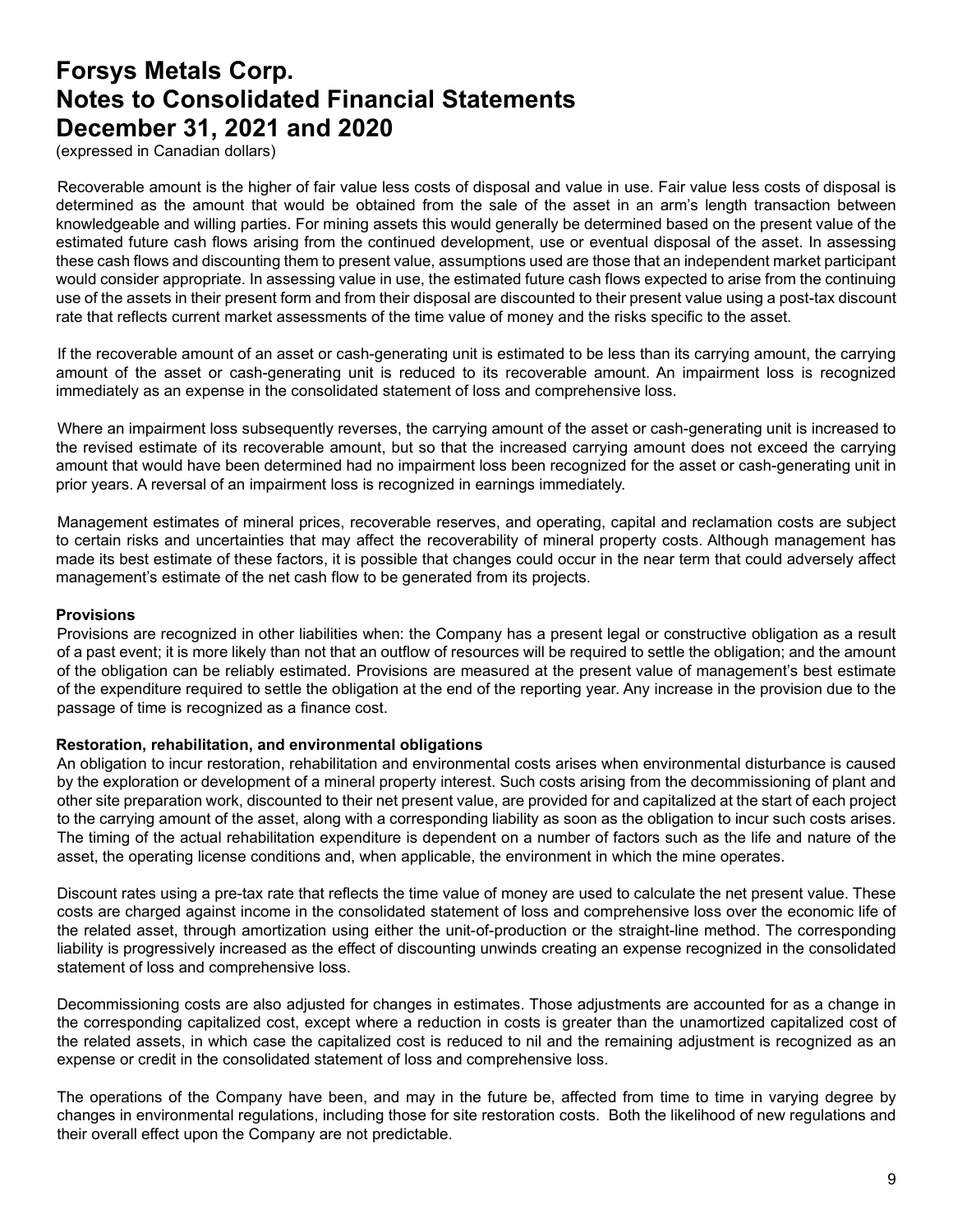(expressed in Canadian dollars)

Currently the Company does not have a significant restoration, rehabilitation and environmental obligation as the disturbance to date is minimal. As the project progresses, management will assess whether an obligation has arisen. At the point where such liability arises, the financial statement adjustment required will be to increase the project's carrying value and related liability by the discounted value of the total liability.

#### **Income taxes**

Income tax expense is comprised of current and deferred taxes. Income tax is recognized in the income (loss) statement except to the extent that it relates to items recognized directly in other comprehensive income or directly in equity, in which case the income tax is also recognized directly in other comprehensive income or equity, respectively.

Current income tax for each taxable entity is the expected tax payable on the local taxable income for the year, using local tax rates enacted or substantively enacted at the reporting date, and includes any adjustment to tax payable or recoverable in respect of previous years.

Deferred income tax is recognized on differences between the carrying amount of assets and liabilities in the consolidated financial statements and the corresponding tax bases used in the computation of taxable income, and is accounted for using the liability method. Deferred tax liabilities are recognized for all taxable temporary differences, and deferred tax assets are generally recognized for all deductible temporary differences to the extent that it is probable taxable income will be available against which those deductible temporary differences can be utilized. Such assets and liabilities are not recognized if the temporary differences arise from goodwill or from the initial recognition of assets and liabilities in a transaction which affects neither taxable income nor the accounting income. Deferred income tax is provided on temporary differences arising on investments in subsidiaries, except where the timing of the reversal of the temporary difference is controlled by the Company and it is probable that the temporary difference will not reverse in the foreseeable future.

The carrying amount of deferred income tax assets is reviewed at each reporting date and reduced to the extent that it is no longer probable sufficient taxable income will be available to allow all or part of the asset to be recovered. To the extent that an asset not previously recognized fulfills the criteria for recognition, a deferred tax asset is recorded.

Deferred tax assets and liabilities are measured on an undiscounted basis at the rates that are expected to apply in the years when the deferred tax asset is realized or the liability is settled, based on tax rates which have been enacted or substantively enacted by the reporting date. The measurement of deferred tax liabilities and assets reflect the tax consequences that would flow from the manner in which the Company expects to recover or settle the carrying amount of its assets and liabilities.

Deferred tax assets and liabilities are presented as non-current.

Deferred tax assets and liabilities are offset when there is a legally enforceable right to set off current tax assets against current tax liabilities, and when they relate to income taxes levied by the same taxation authority and the Company intends to settle its current tax assets and liabilities on a net basis.

#### **Share capital**

Common shares are classified as equity. Incremental costs directly attributable to the issue of common shares are recognized as a deduction from equity, net of any tax effects.

#### **Unit placements**

For placements of units consisting of Class A shares and warrants, the Company uses the Black-Scholes option pricing model in determining the fair value of warrants. The proceeds from the issuance of units are first allocated to the warrants and the residual amount, being the difference between the proceeds from issuance and the fair value of the warrants, is allocated to the Class A shares.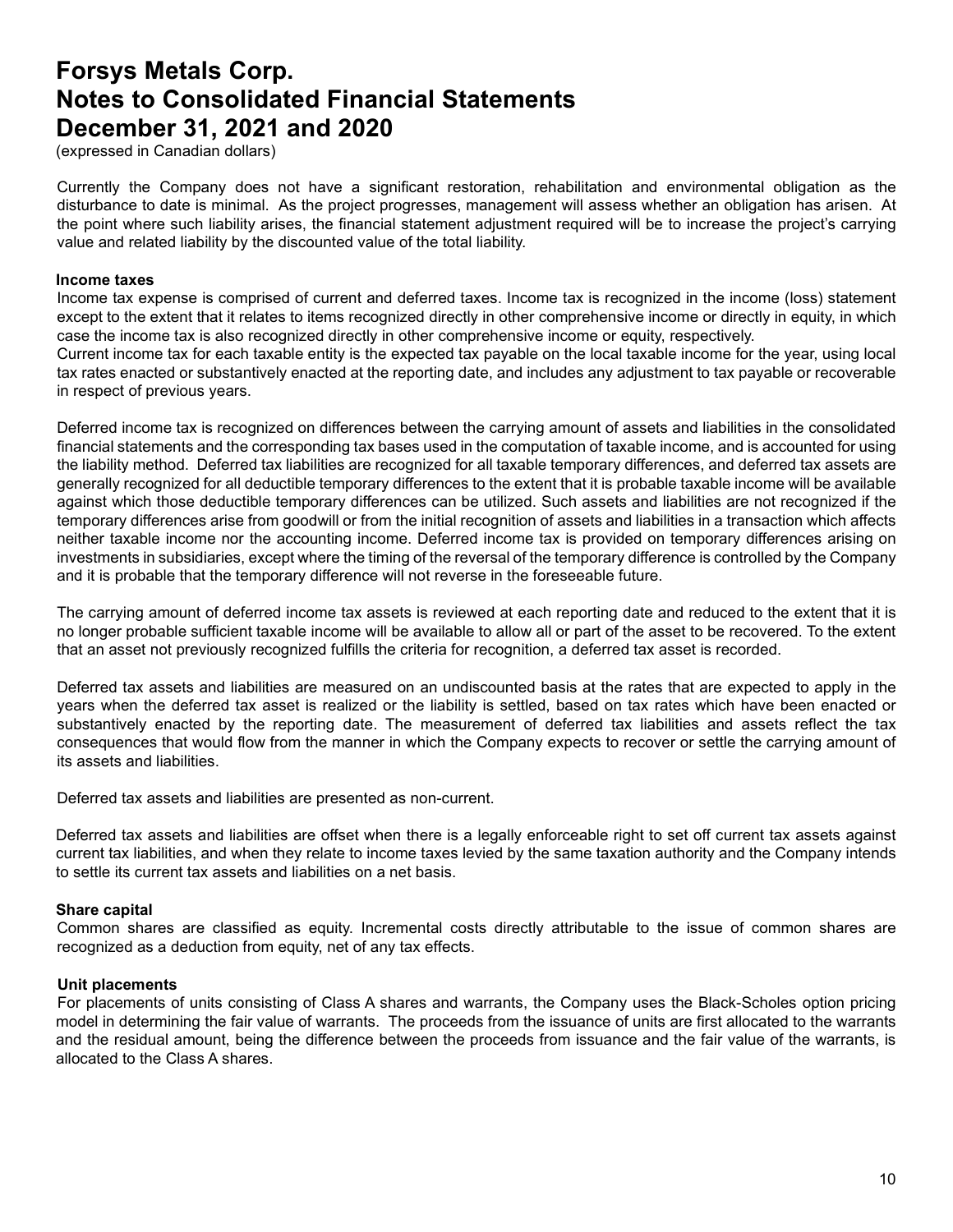(expressed in Canadian dollars)

#### **Share-based compensation**

The Company has a stock option compensation plan for its directors, officers, employees and consultants. The fair value is measured at the grant date and each tranche is recognized on a graded-vesting basis over the applicable vesting period as an increase in share-based compensation cost and contributed surplus. The fair value of the options granted is measured using the Black-Scholes option pricing model taking into account the terms and conditions upon which the options were granted. When such stock options are exercised, the proceeds received by the Company, together with the respective amount from contributed surplus, are credited to share capital. At each reporting date, the amount recognized as an expense is adjusted to reflect the actual number of share options which are expected to vest. For expired and cancelled options that have vested, compensation expense is not reversed and the related credit remains in contributed surplus.

The Company has outstanding share purchase warrants. The fair value is measured at the issuance date and each issuance is recognized as an increase in share-based compensation cost, or capitalised to mineral properties, exploration and evaluation costs if issued in conjunction with the acquisition of mineral properties, exploration and evaluation assets, and contributed surplus. The fair value of the warrants granted is measured using the Black-Scholes option pricing model taking into account the terms and conditions upon which the warrants were issued. When such warrants are exercised, the proceeds received by the Company, together with the respective amount from contributed surplus, are credited to share capital.

#### **Value added tax (VAT)**

Expenses and assets are recognized net of the amount of associated VAT, unless the VAT incurred is not recoverable from the taxation authority. In this case it is recognized as part of the cost of acquisition of the asset or as part of the expense.

Receivables and payables are stated inclusive of the amount of VAT receivable or payable. The net amount of VAT recoverable from, or payable to, the taxation authority is included in trade and other receivables on the consolidated statement of financial position.

Cash flows are presented on a gross basis. The VAT components of cash flows arising from investing or financing activities which are recoverable from, or payable to the taxation authority, are presented as changes in non-cash operating working capital.

#### **5. Critical accounting estimates and judgments**

The preparation of consolidated financial statements in accordance with IFRS requires management to make judgments and/or estimates. It also requires management to exercise judgment in applying the Company's accounting policies. These judgments and estimates are continuously evaluated and are based on management's experience and knowledge of the relevant facts and circumstances having regard to prior experience and expectations about future events that are believed to be reasonable under the circumstances. Revisions to accounting estimates are recognized in the year in which the estimate is revised and in any future year affected. Further details of the nature of these estimates and assumptions may be found in the relevant notes to the consolidated financial statements.

The key areas are summarized below.

#### **Accounting estimates**

#### *Determination of mineral reserves and resources for mining properties*

Reserves are estimates of the amount of product that can be economically and legally extracted from the Company's properties. In order to estimate reserves, estimates are required about a range of geological, technical and economic factors, including quantities, grades, production techniques, recovery rates, production costs, transport costs, commodity demand, commodity prices and exchange rates.

Estimating the quantity and/or grade of reserves requires the size, shape and depth of ore bodies or fields to be determined by analyzing geological data such as drilling samples. This process may require complex and difficult geological judgments to interpret the data. As a result, management will form a view of forecast sales prices, based on current and long-term historical average price trends.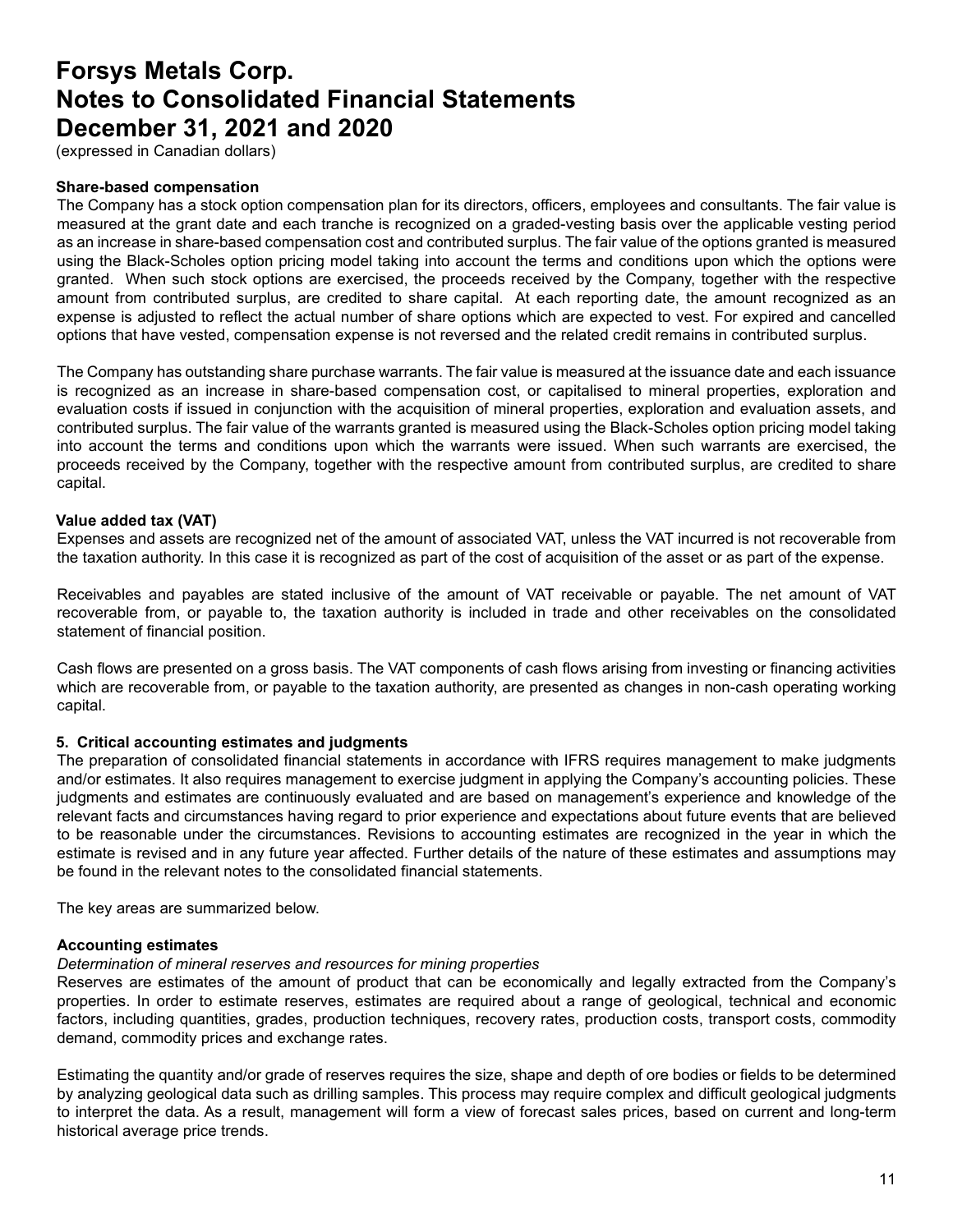(expressed in Canadian dollars)

Estimates are based on information compiled by or under the supervision of a qualified person as defined under National Instrument 43-101, Standards of Disclosures for Mineral Projects within Canada.

Changes in the proven and probable reserves estimates may result in the requirement to perform an impairment test which may impact the carrying value of mineral properties, exploration and evaluation costs and property, plant and equipment.

#### *Share-based compensation*

The fair value of stock options is determined using the Black-Scholes option-pricing model. Significant estimates are required to determine expected volatility, weighted average life of options and estimated forfeiture. The Company determines these assumptions mainly by reference to historical experience. If actual results are significantly different from these assumptions, there could be a material impact to the amount recorded for these financial instruments.

#### **Accounting judgments**

Areas of significant judgment that have the most significant impact on the financial statements are as follows:

#### *Investment in associate*

Although the Company held a 51% interest in Razorback, on November 21, 2018, the Company determined that it no longer had the ability to direct the relevant activities that significantly affect the returns of Razorback. As of that date, the Company accounted for its interest in Razorback using the equity method.

#### *Recoverability of investment in associate*

The Company assesses the carrying amount of its investment in associate at each reporting date to determine whether there is any indication of impairment. If objective evidence of impairment exists, the Company performs an impairment test.

An impairment loss is the amount equal to the excess of the carrying amount over the recoverable amount. The recoverable amount is the higher of value in use (being the net present value of expected pre-tax future cash flows that the investee is expected to generate or the present value of the expected future dividend cash flows, together with any proceeds from the ultimate disposal of the investment) and fair value less costs to sell the investment.

If, after the Company has previously recognized an impairment loss, circumstances indicate that the fair value of the investment associate is greater than the carrying amount, the Company reverses the impairment loss by the amount the revised fair value exceeds its carrying amount, to a maximum of the previous impairment loss.

#### *Recoverability of mineral properties, exploration and evaluation costs and property, plant and equipment*

The Company assesses the carrying amount of non-financial assets including property, plant and equipment and intangible assets at each reporting date to determine whether there is any indication of impairment. Internal factors, such as budgets and forecasts, as well as external factors, such as expected future prices, costs and other market factors are also monitored to determine if indications of impairment exist.

An impairment loss is the amount equal to the excess of the carrying amount over the recoverable amount. The recoverable amount is the higher of value in use (being the net present value of expected pre-tax future cash flows of the relevant asset) and fair value less costs to sell the asset(s). The best evidence of fair value is a quoted price in an active market or a binding sale agreement for the same or similar asset(s). Where neither exists, fair value is based on the best information available to estimate the amount the Company could obtain from the sale of the asset(s) in an arm's length transaction. This is often accomplished by using a discounted cash flow technique.

If, after the Company has previously recognized an impairment loss, circumstances indicate that the fair value of the impaired assets is greater than the carrying amount, the Company reverses the impairment loss by the amount the revised fair value exceeds its carrying amount, to a maximum of the previous impairment loss. In no case shall the revised carrying amount exceed the original carrying amount, after depreciation or amortization, that would have been determined if no impairment loss had been recognized. An impairment loss or a reversal of an impairment loss is recognized in cost of sales, or administrative expense, depending on the nature of the asset. Impairment of goodwill is not reversed.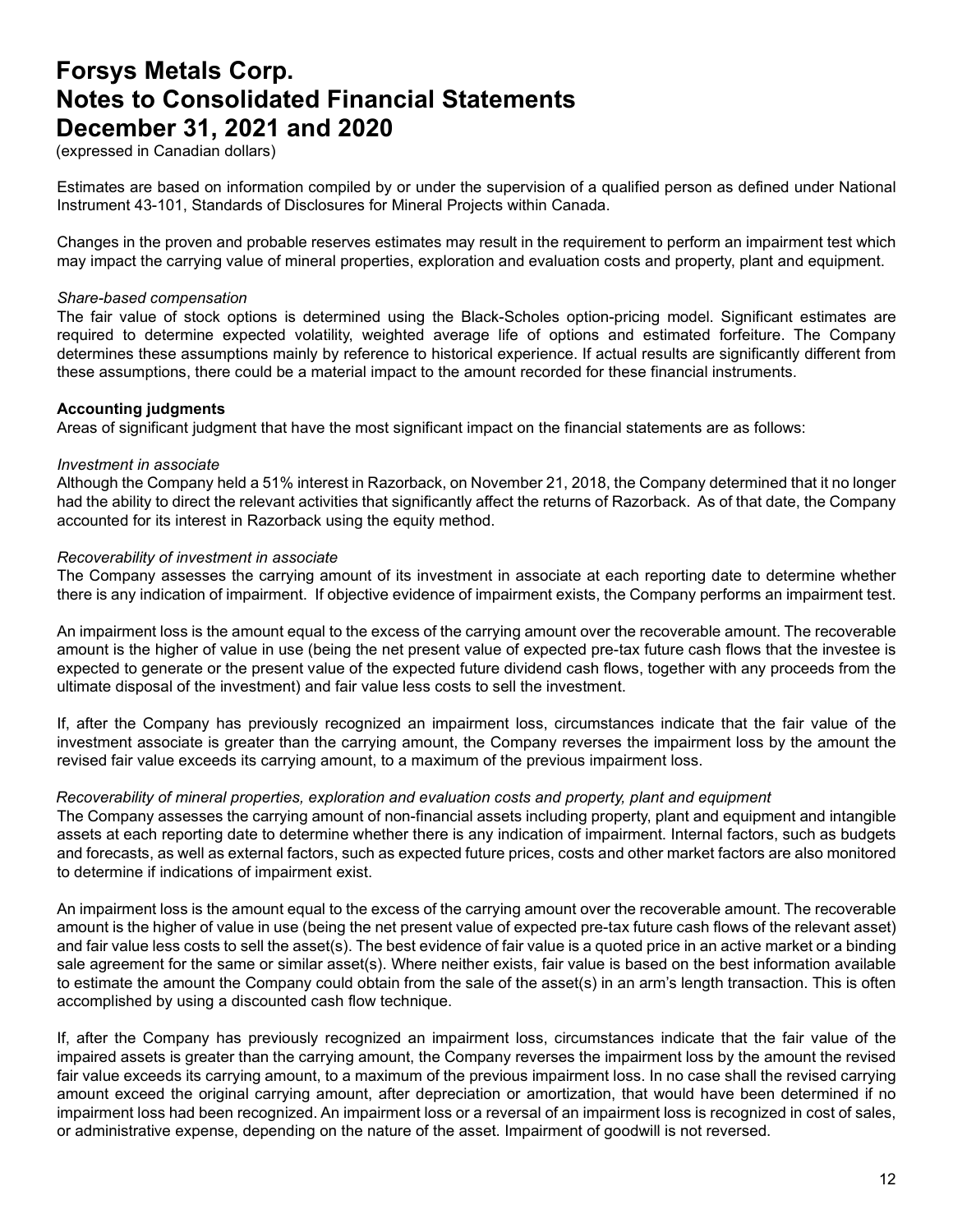(expressed in Canadian dollars)

#### *Deferred tax assets*

Judgment is required in determining whether deferred tax assets are recognized on the consolidated statement of financial position. Deferred tax assets including those arising from unutilized tax losses require management to assess the likelihood that the Company will generate future taxable earnings in future years in order to utilize any deferred tax asset which has been recognized. Estimates of future taxable income are based on forecast cash flows and the application of substantially enacted tax rates expected to apply in each jurisdiction. At the current reporting date, no deferred tax assets have been recognized as no production decision has been made with respect to the Company's mineral properties.

#### **6. Investment in associate - Ondundu Gold Project**

The Ondundu Exclusive Prospecting Licence ("EPL 3195") for base, rare and precious metal exploration is held 100% by Razorback Gold Mining Company (Pty) Limited ("Razorback"). Razorback is a 51% owned subsidiary of Westport Resources Namibia (Pty) Ltd. ("Westport"), which is a wholly-owned subsidiary of the Company. On February 4, 2021, EPL 3195 was renewed for a further 2-year term.

On August 31, 2015, Omajete Mining Company (Proprietary) Limited, a 70% owned subsidiary of Westport executed a Heads of Agreement Earn-in on EPL 3195 with B2Gold Mining Investments Limited and B2Gold Namibia (Proprietary) Limited (together "B2Gold"). On January 11, 2016, an Amended and Restated Heads of Agreement Earn-In was executed replacing the original agreement and the deadlines for the 75% earn-in and call option for the balance of the shares in Razorback were both extended by letter agreement dated October 2, 2018. The Company was paid an Earn-in extension fee of US\$150,000 in 2018 and a further payment of US\$100,000 in 2019 ("Extension Fees").

The Earn-In gives B2Gold the option to earn up to a 100% interest in EPL 3195. On January 1, 2018, B2Gold earned a 49% interest in Razorback by making cumulative expenditures of US\$2,000,000. B2Gold had the option to increase its interest to 75% by making expenditures of US\$1,300,000 by November 30, 2020 and by making a subsequent election to increase its shareholding ("Election"). While B2Gold incurred the requisite expenditures, B2Gold decided not to make the Election, but retained a call option exercisable to January 2, 2022 to increase its existing shareholding in Razorback to 100% ("Call Option"). See note 18, *Events occurring after the reporting period, Exercise of Call Option*.

Although the Company holds a 51% interest in Razorback, on November 21, 2018, the Company determined that it no longer had the ability to direct the relevant activities that significantly affect the returns of Razorback. As of that date, the Company accounted for its interest in Razorback using the equity method and exploration and evaluation related to Ondundu and non-controlling interest in Razorback were reclassified to interest in associate.

| Balance at December 31, 2019 | 2,752,455  |
|------------------------------|------------|
| Foreign exchange movement    | (178, 488) |
| Balance at December 31, 2020 | 2.573.967  |
| Foreign exchange movement    | (222, 508) |
| Balance at December 31, 2021 | 2,351,460  |

**\$**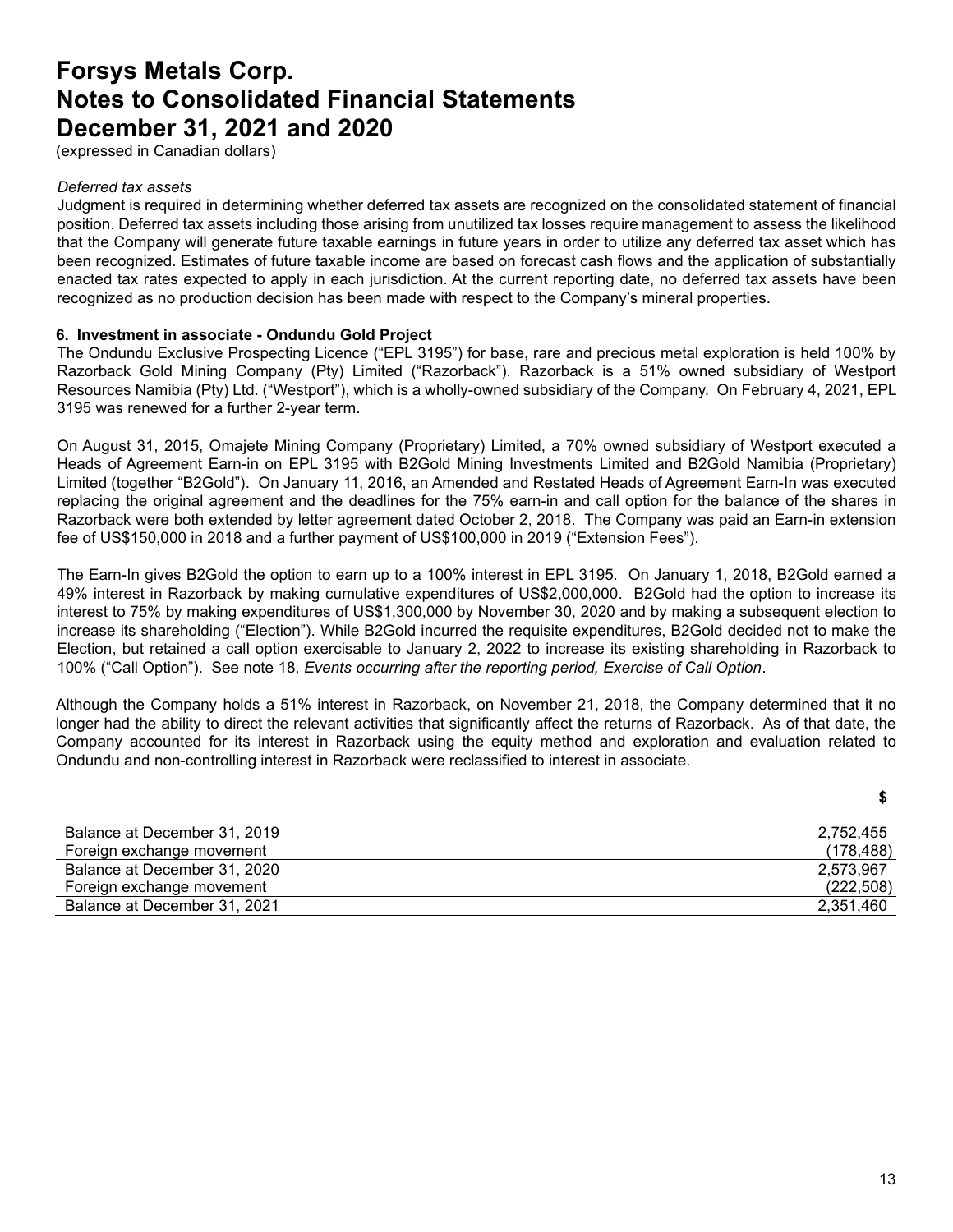(expressed in Canadian dollars)

#### **Summarized statement of financial position of Razorback**

|                                          | As at December 31, |            |  |      |
|------------------------------------------|--------------------|------------|--|------|
|                                          | 2021               |            |  | 2020 |
|                                          | \$                 | \$         |  |      |
| <b>Assets</b>                            |                    |            |  |      |
| <b>Current assets</b>                    |                    |            |  |      |
| Cash                                     | 10,376             | 273,943    |  |      |
| Value added tax receivable               | 8,878              | 9,708      |  |      |
|                                          | 19,254             | 283,651    |  |      |
| Exploration and evaluation               | 11,070,548         | 12,353,568 |  |      |
|                                          | 11,089,802         | 12,637,219 |  |      |
|                                          |                    |            |  |      |
| <b>Liabilities</b>                       |                    |            |  |      |
| <b>Current liabilities</b>               |                    |            |  |      |
| Accounts payable and accrued liabilities | 5,881              | 9,061      |  |      |
| Due to B2Gold                            | 41                 | 622,617    |  |      |
|                                          | 5,922              | 631,678    |  |      |
|                                          |                    |            |  |      |
| <b>Net assets</b>                        | 11,083,880         | 12,005,541 |  |      |
|                                          |                    |            |  |      |

### **Summarized statement of loss and comprehensive loss for the year ended December 31, 2021**

Razorback had no revenues or expenses for the year ended December 31, 2021.

### **Reconciliation to carrying amount**

|                                                   | As at December 31, |           |
|---------------------------------------------------|--------------------|-----------|
|                                                   | 2021               | 2020      |
| Company's share percentage ownership of Razorback | 51%                | 51%       |
|                                                   |                    |           |
| Company's share of net assets of Razorback        | 5,652,779          | 6.122.826 |
| Equity contributed by B2Gold                      | 3,301,320          | 3,548,859 |
| Carrying amount of investment in Razorback        | 2,351,459          | 2,573,967 |

At December 31, 2021 and December 31, 2020, the Board reviewed the carrying value of its investment in associate and concluded that no impairment indicators had been identified.

#### **7. Exploration and evaluation**

| <b>Norasa</b>                                 |            |
|-----------------------------------------------|------------|
| Balance at December 31, 2019                  | 11,353,515 |
| Additions to exploration and evaluation costs | 35,639     |
| Foreign exchange movement                     | (690, 795) |
| Balance at December 31, 2020                  | 10,698,359 |
| Additions to exploration and evaluation       | 74.831     |
| Foreign exchange movement                     | (872, 899) |
| Balance at December 31, 2021                  | 9.900.291  |

### *Norasa Uranium Project*

The Norasa Uranium Project is the consolidation of the Valencia Uranium Project and the Namibplaas Uranium Project in Namibia.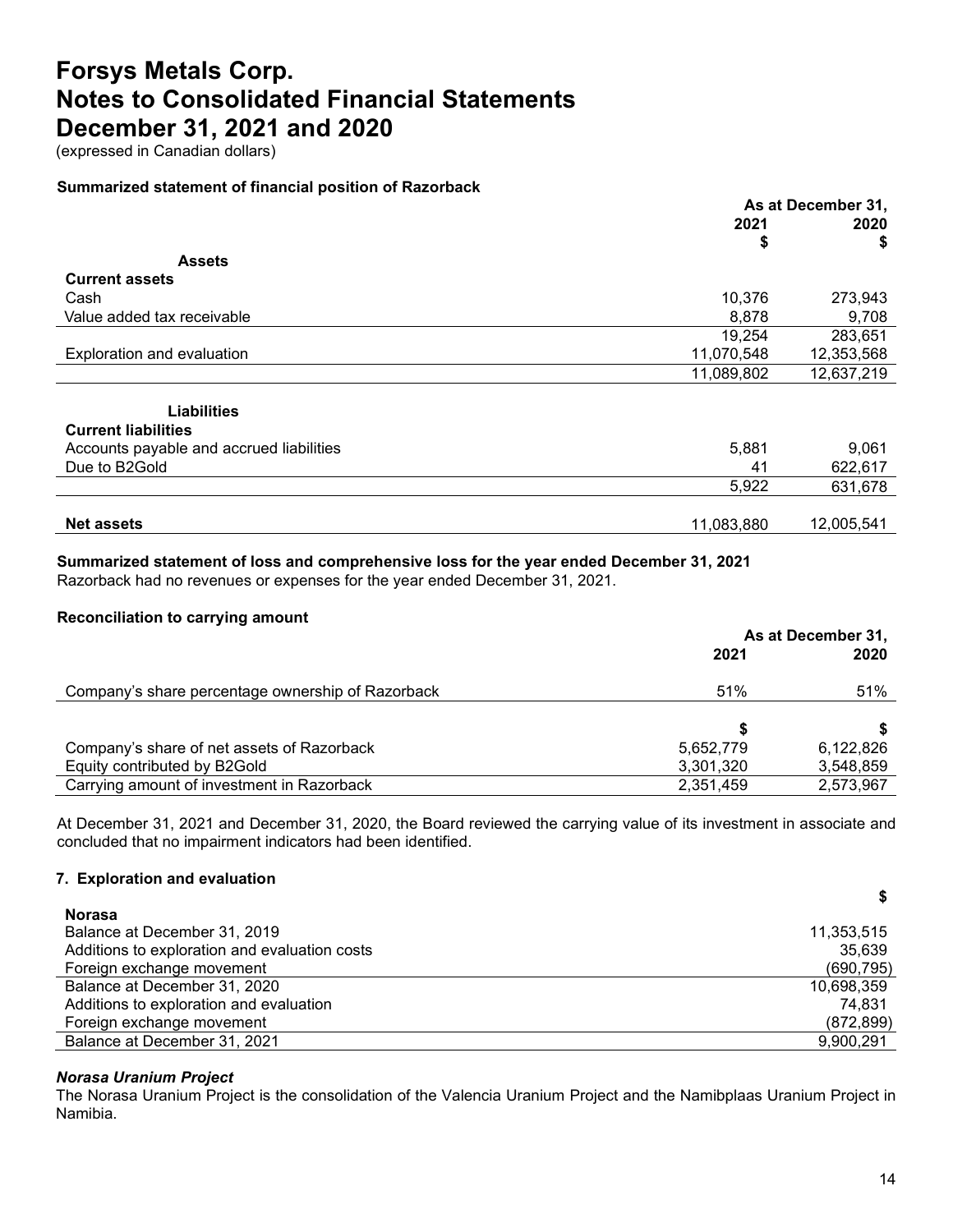(expressed in Canadian dollars)

#### *Valencia Uranium Project*

Through its wholly owned subsidiary Valencia Uranium (Proprietary) Limited, the Company holds Mining Licence ML149 for the Valencia Uranium Project. This Mining Licence was granted effective June 23, 2008 for a period of 25 years until June 22, 2033.

#### *Namibplaas Uranium Project*

The Exclusive Prospecting Licence ("EPL") 3638 for Namibplaas is held by Dunefield Mining Company (Proprietary) Limited which is a wholly owned subsidiary of the Company. Following acceptance of terms on September 21, 2020, EPL 3638 was renewed until September 20, 2022.

#### *Impairment*

At December 31, 2021 and December 31, 2020, the Board reviewed the carrying value of the capitalized exploration and evaluation of Norasa. The Board considered the impairment indicators contained within IFRS 6 and concluded that no impairment indicators have been identified.

#### **8. Share capital**

#### **Authorized**

An unlimited number of Class A common shares without par value

An unlimited number of redeemable, voting non-participating Class B shares

An unlimited number of Class C shares with rights and privileges to be determined by the Company's Board of Directors

#### **Issued**

|                                                  | Number of<br><b>Class A</b><br>common shares | Amount<br>\$  |
|--------------------------------------------------|----------------------------------------------|---------------|
| Balance, December 31, 2018 and December 31, 2019 | 156,899,467                                  | 164,847,132   |
| Private placement of common shares               | 10,000,000                                   | 1,000,000     |
| Share issue costs                                |                                              | (8,390)       |
| Balance, December 31, 2020                       | 166,899,467                                  | 165,838,742   |
| Bought deal equity financing                     | 26,000,000                                   | 13,000,000    |
| Fair value of unit warrants                      |                                              | (4,737,000)   |
| Fair value of broker warrants                    |                                              | (759,000)     |
| Share issue costs                                |                                              | (1, 377, 831) |
| Exercise of warrants                             | 1,920,000                                    | 1,440,000     |
| Fair value of exercised warrants                 |                                              | 699,618       |
| Exercise of stock options                        | 350,000                                      | 59,500        |
| Fair value of exercised stock options            |                                              | 46,935        |
| Balance, December 31, 2021                       | 195, 169, 467                                | 174,210,964   |

The Company has not issued any Class B or Class C shares.

#### **Bought deal equity financing**

On April 21, 2021, the Company completed a bought deal equity financing of 26,000,000 units at a price of \$0.50 per unit for gross proceeds of \$13,000,000. Each unit consisted of one common share and one-half of one unit warrant, with each whole unit warrant entitling the holder to purchase one common share for \$0.75 until April 21, 2023. In connection with the financing, the Company paid a cash commission of \$910,000 and issued 1,820,000 broker warrants entitling the holder to purchase one common share for \$0.57 until April 21, 2023.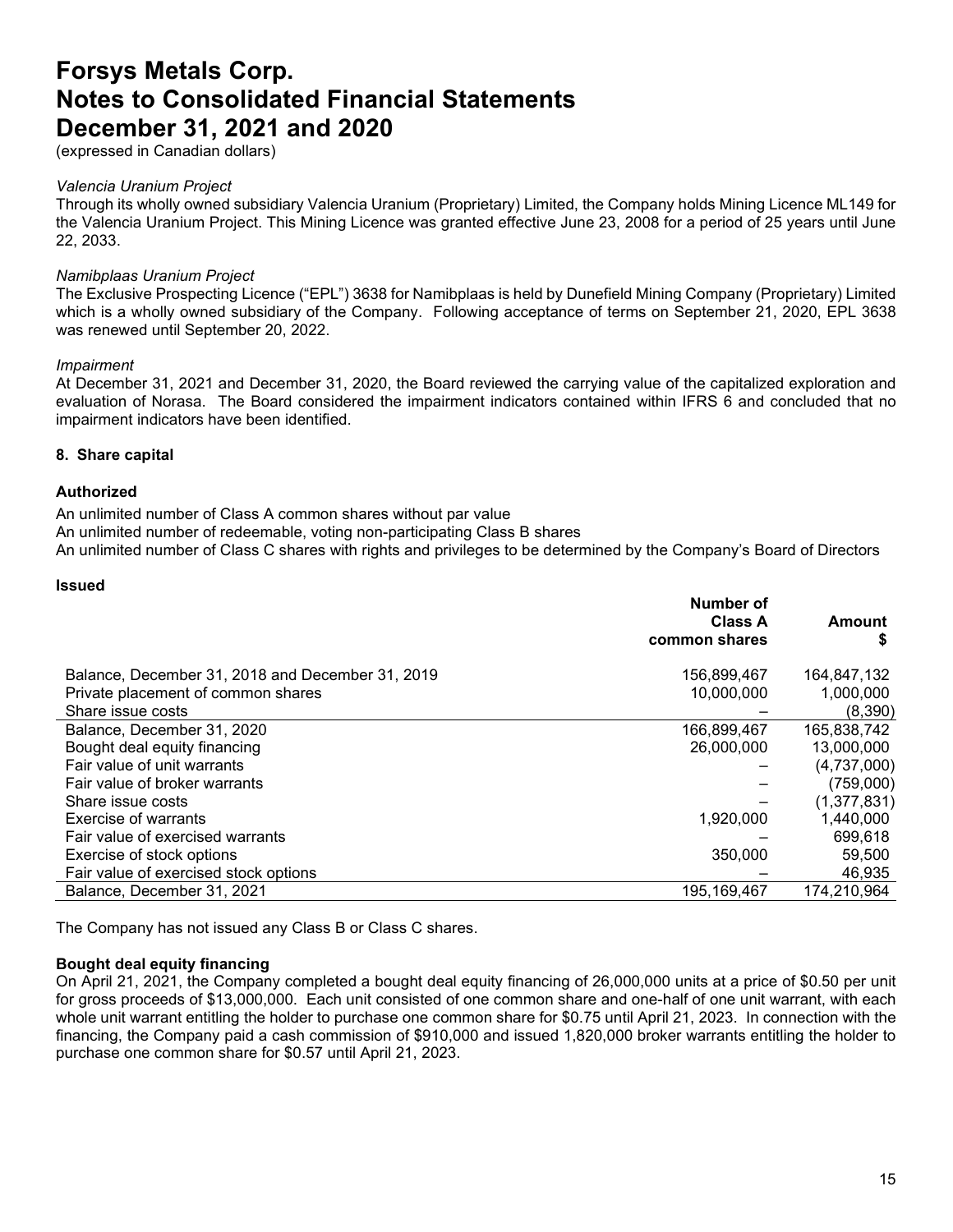(expressed in Canadian dollars)

The fair value of the unit warrants and broker warrants was calculated using the Black-Scholes option pricing model with the following assumptions:

|                                                    | Unit warrants  | <b>Broker warrants</b> |
|----------------------------------------------------|----------------|------------------------|
| Issue date                                         | April 21, 2021 | April 21, 2021         |
| Expiry date                                        | April 21, 2023 | April 21, 2023         |
| Warrants issued                                    | 13,000,000     | 1,820,000              |
| Exercise price                                     | \$0.75         | \$0.57                 |
| Share price                                        | \$0.75         | \$0.75                 |
| Risk-free interest rate                            | 0.30%          | 0.30%                  |
| Expected volatility based on historical volatility | 92%            | 92%                    |
| Expected life of warrants                          | 2 years        | 2 years                |
| Expected dividend yield                            | 0%             | 0%                     |
| Fair value                                         | \$4,737,000    | \$759,000              |
| Fair value per warrant                             | \$0.36         | \$0.42                 |

#### **9. Warrants**

|                            | <b>Weighted-</b><br>average<br>exercise price<br>\$ | Number of<br>warrants<br>outstanding<br>and<br>exercisable |
|----------------------------|-----------------------------------------------------|------------------------------------------------------------|
| Balance, December 31, 2019 | 0.23                                                | 1,617,647                                                  |
| <b>Expired</b>             | 0.23                                                | (1,617,647)                                                |
| Balance, December 31, 2020 |                                                     |                                                            |
| Issued                     |                                                     |                                                            |
| Unit warrants              | 0.75                                                | 13,000,000                                                 |
| <b>Broker warrants</b>     | 0.57                                                | 1,820,000                                                  |
| Exercised                  |                                                     |                                                            |
| Unit warrants              | 0.75                                                | (1,920,000)                                                |
| Balance, December 31, 2021 | 0.72                                                | 12,900,000                                                 |
|                            |                                                     |                                                            |

A summary of the Company's outstanding warrants as at December 31, 2021 is presented below:

| <b>Exercise price</b> | <b>Expiry date</b> | <b>Number of</b><br>warrants<br>outstanding |
|-----------------------|--------------------|---------------------------------------------|
| \$0.75                | April 21, 2023     | 11,080,000                                  |
| \$0.57                | April 21, 2023     | 1,820,000                                   |
|                       |                    | 12,900,000                                  |

#### **10. Stock options**

The Company has established a stock option plan to provide additional incentive to its officers, directors, employees and consultants for their efforts on behalf of the Company in the conduct of its affairs. Under this stock option plan, as amended in 2008, the Company is authorized to grant a maximum of 12,000,000 stock options to its directors, officers, employees and consultants to acquire Class A common shares. As at December 31, 2021, 4,291,666 stock options have been exercised since 1998 and 7,700,000 stock options are outstanding (net of forfeitures and cancellations) leaving 8,334 stock options to be granted (2020: 4,008,334).

The term of the stock options is five years from the date of issue and the exercise price of any stock option granted shall not be lower than the market price of the Company's Class A common shares on the date on which the grant of the stock option is approved by the Board of Directors. The Board of Directors determines the number of stock options, the date or dates on which the options should be granted and the terms and conditions attached to each stock option within the limits prescribed by applicable law.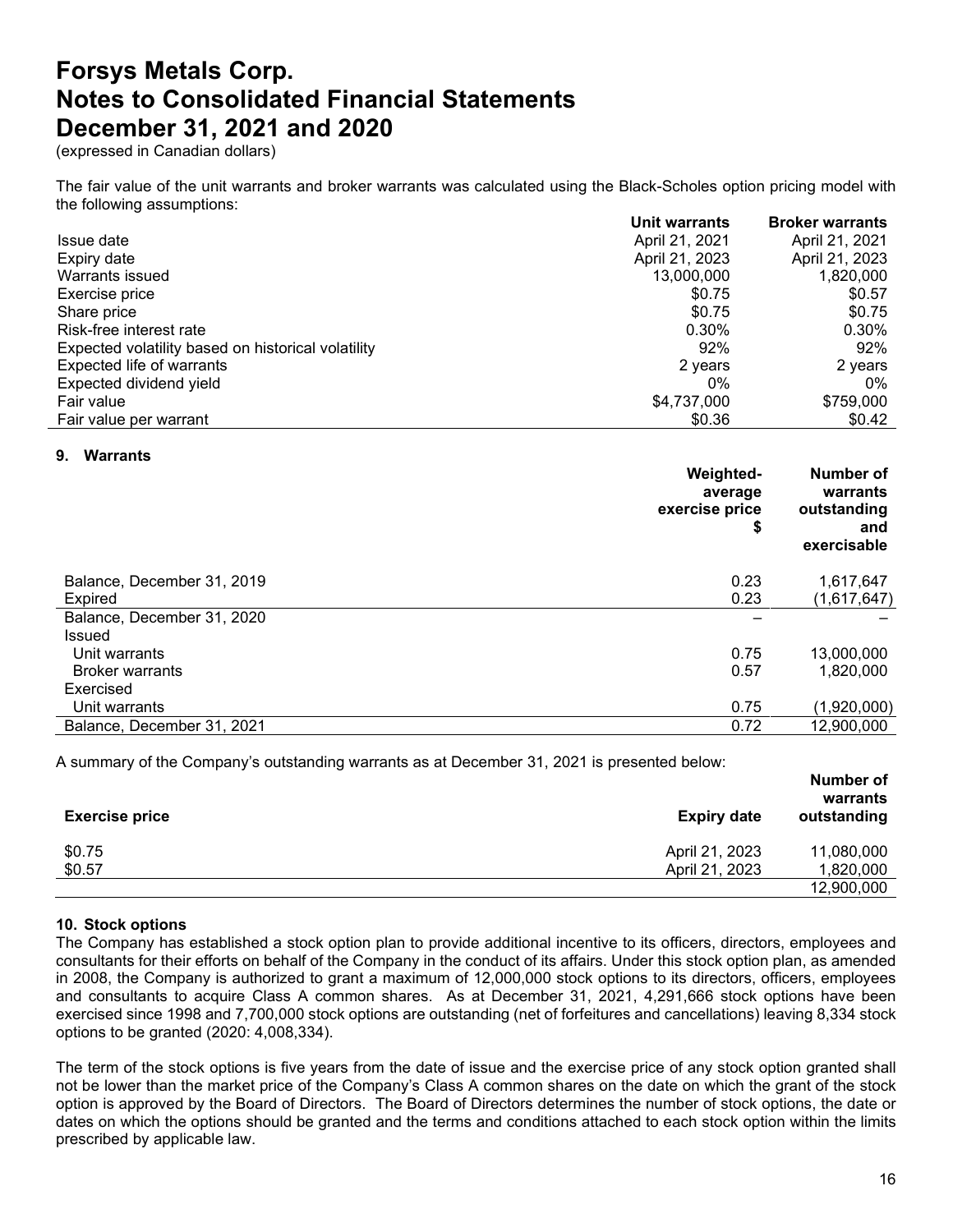(expressed in Canadian dollars)

A summary of the Company's stock options outstanding and exercisable as at December 31, 2021 is presented below:

|                                                  | Weighted-<br>average<br>exercise price<br>\$ | Number of<br>stock options<br>outstanding<br>and<br>exercisable |
|--------------------------------------------------|----------------------------------------------|-----------------------------------------------------------------|
| Balance, December 31, 2019 and December 31, 2020 | 0.17                                         | 4,050,000                                                       |
| Granted                                          | 0.93                                         | 4,000,000                                                       |
| Exercised                                        | 0.17                                         | (350,000)                                                       |
| Balance, December 31, 2021                       | 0.56                                         | 7,700,000                                                       |

A summary of the Company's stock options outstanding and exercisable as at December 31, 2021 is presented below:

|                       |                    | Number of<br>stock options<br>outstanding<br>and |  |
|-----------------------|--------------------|--------------------------------------------------|--|
| <b>Exercise price</b> | <b>Expiry date</b> | exercisable                                      |  |
| \$0.17                | October 9, 2024    | 3,700,000                                        |  |
| \$0.93                | May 20, 2026       | 4,000,000                                        |  |
|                       |                    | 7,700,000                                        |  |

### **Grant of stock options**

A summary of the stock options granted to directors, officers and a consultant and the assumptions for the calculation of the fair value of those stock options using the Black-Scholes option pricing model is presented below:

| Date of grant                                      | May 20, 2021     |
|----------------------------------------------------|------------------|
| Expiry date                                        | May 20, 2026     |
| Stock options granted                              | 4,000,000        |
| Exercise price                                     | \$0.93           |
| Share price                                        | \$0.93           |
| Risk-free interest rate                            | $0.94\%$         |
| Expected volatility based on historical volatility | 90%              |
| Expected life of stock options                     | 5 years          |
| Expected dividend yield                            | $0\%$            |
| Forfeiture rate                                    | 0%               |
| Vesting                                            | On date of grant |
| Fair value                                         | \$2,585,000      |
| Fair value per stock option                        | \$0.65           |

#### **11. Non-controlling interest**

|                                                                      | Amount |  |
|----------------------------------------------------------------------|--------|--|
|                                                                      |        |  |
| Balance, December 31, 2019                                           | 5,655  |  |
| Reallocation of non-controlling interest share of accumulated losses | (527)  |  |
| Loss attributed to non-controlling interest                          | (743)  |  |
| Balance, December 31, 2020                                           | 4,385  |  |
| Loss attributed to non-controlling interest                          | (402)  |  |
| Balance, December 31, 2021                                           | 3,983  |  |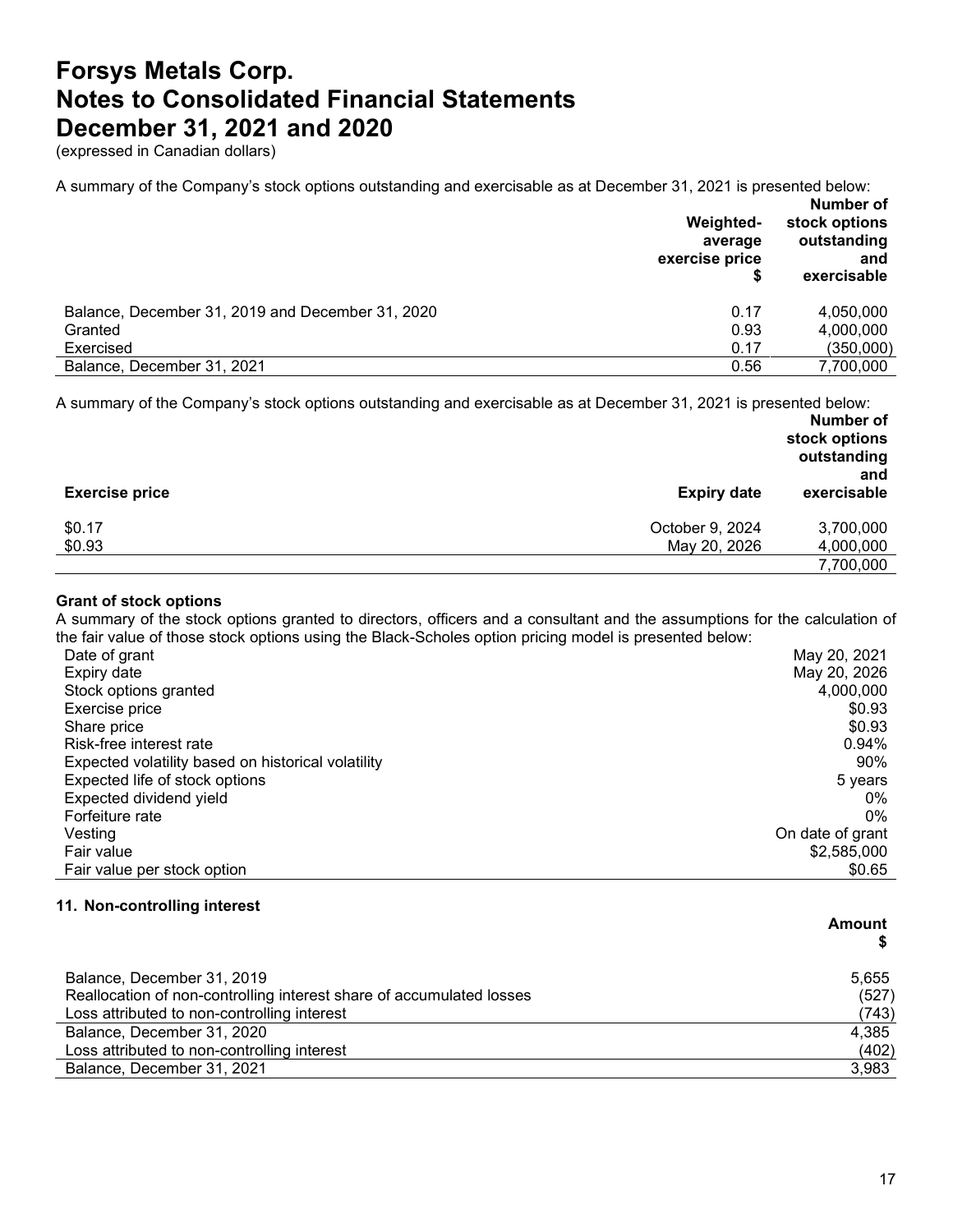(expressed in Canadian dollars)

#### **12. Income taxes**

The difference between the Company's income tax provision calculated using the statutory rate and the reported amount is as follows:

|                                                                          |             | 2021   |            | 2020   |
|--------------------------------------------------------------------------|-------------|--------|------------|--------|
|                                                                          | \$          | %      | S          | %      |
| Loss before income taxes                                                 | (3,861,539) |        | (764, 967) |        |
|                                                                          |             |        |            |        |
| Income tax recovery at statutory rates                                   | (1,023,308) | (26.5) | (202, 717) | (26.5) |
| Difference between Canadian and foreign statutory rates                  | (59, 123)   | (1.5)  | (67, 688)  | (8.8)  |
| Stock-based compensation                                                 | 685,025     | 18.0   |            |        |
| Share issue costs                                                        | (74,347)    | (1.9)  |            |        |
| Tax effects of tax losses for which no deferred tax asset was recognised | 471,753     | 12.0   | 270,405    | 35.3   |
| Income tax expense                                                       |             |        |            |        |

The tax rate used for the 2021 and 2020 reconciliations above is 26.5% which is the corporate tax rate applicable to the Company in Canada.

#### *Canadian operations*

The following are the temporary differences that give rise to a deferred tax asset which management has not recognized because it does not meet the recognition criteria under IAS 12.

|                                                                                   | 2021         | 2020       |
|-----------------------------------------------------------------------------------|--------------|------------|
|                                                                                   |              |            |
| Resource deductions                                                               | 171.093      | 171.093    |
| Property, plant and equipment                                                     | 52.227       | 52.227     |
| Investments                                                                       | 400.000      | 400,000    |
| Share issue costs                                                                 | 1,110,610    | 16,645     |
| Non-capital losses carried forward expiring from 2025 to 2032                     | 17, 183, 194 | 15,626,101 |
| Capital losses from cancellation of Angus Mining Inc. shares and warrants carried |              | 1.348.000  |
| forward (no expiry date)                                                          | 1.348.000    |            |
|                                                                                   | 20,265,124   | 17,614,066 |

#### *Namibian operations*

There are deductible temporary differences of approximately \$9,749,557 (2020: \$9,501,691) from the Namibian operations which are not recognized because the deferred tax asset does not meet the recognition criteria under IAS 12.

#### **13. Fair value measurement**

The Company's principal financial instruments are cash and cash equivalents, receivables and trade payables. Financial instruments are classified into one of five categories: assets and liabilities held at fair value through profit and loss, held-to maturity investments, loans and receivables, available-for-sale financial assets and other financial liabilities. The carrying values of the Company's financial instruments are classified into the following categories:

|                                           | As at December 31, |         |
|-------------------------------------------|--------------------|---------|
|                                           | 2021               | 2020    |
| Recurring measurements                    |                    |         |
| <b>Financial assets</b>                   |                    |         |
| Cash and cash equivalents and receivables | 12,595,059         | 902,988 |
| <b>Financial liabilities</b>              |                    |         |
| Accounts payable and accrued liabilities  | 49.848             | 142,808 |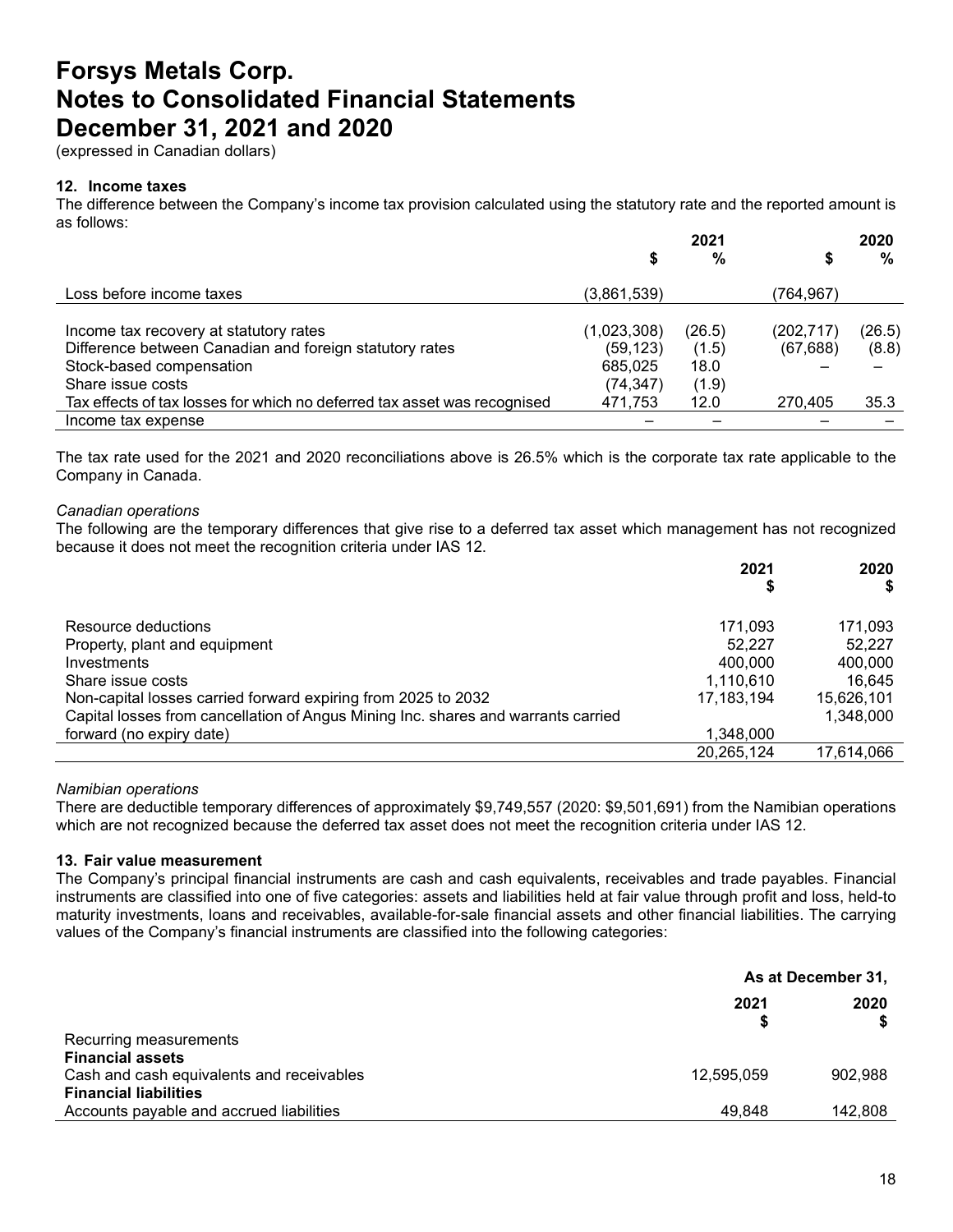(expressed in Canadian dollars)

Each level is based on the transparency of the inputs used to measure the fair values of assets and liabilities:

- Level 1 Values based on unadjusted quoted prices in active markets that are accessible at the measurement date for identical assets and liabilities,
- Level 2 Values based on quoted prices in markets that are not active or model inputs which are observable either directly or indirectly for substantially the full term of the asset or liability,
- Level 3 Values based on prices or valuation techniques that require inputs which are both unobservable and significant to the overall fair value measurement.

The Company applies a fair value measurement hierarchy to assets and liabilities in the consolidated statement of financial position carried at fair value.

A number of the Company's accounting policies and disclosures require the determination of fair values for both financial assets and non-financial assets and liabilities. The fair value has been determined for measurement and/or disclosure purposes based on the methods described below. Where applicable, additional information on the assumptions used to determine fair value is included in the notes related to the specific asset or liability.

#### **Financial risk management**

The Company's activities expose it to a variety of risks arising from financial instruments. These risks, and management's objectives, policies and procedures for managing these risks, are discussed below.

#### **i) Credit risk**

Credit risk is the risk of loss associated with a counter party's inability to fulfil its payment objectives. The Company's credit risk primarily relates to cash and cash equivalents.

The Company manages its credit risk over cash and cash equivalents by purchasing short-term investment grade securities, such as banker's acceptances and bank deposit notes issued by Canadian banks. Under the Company's risk management policy, allowable counterparty exposure limits are determined by the level of the rating unless exceptional circumstances apply. A rating of "A"- grade or equivalent is the minimum allowable rating required as assessed by international credit rating agencies.

### **ii) Liquidity risk**

Liquidity risk is the risk that the Company will not have sufficient cash resources to meet its financial liabilities as they come due. The Company's approach to managing its liquidity risk is to prepare company-wide rolling cash forecasts to determine the funding required to support the Company's normal operating activities on an ongoing basis. At December 31, 2021, the Company had cash and cash equivalents of \$12,563,441 (2020: \$876,967), receivables of \$31,618 (2020: \$26,031) and financial liabilities consisting of accounts payable and accrued liabilities of \$49,848 (2020: \$142,808).

### **iii) Market risk**

Market risk is the risk that changes in market price, foreign exchange rates and interest rates will affect the Company's future cash flows and earnings. The impact of each of these components is discussed below.

*Price risk* - The Company is not exposed to equity securities price risk.

*Interest rate risk -* Interest rate risk is the risk that the fair value or future cash flows of a financial instrument will fluctuate because of changes in market interest rates. At December 31, 2021, the Company's exposure to the risk of changes in market interest rates relates primarily to the Company's cash and cash equivalents held in bank accounts that earn variable interest rates. Because of the short-term nature of these financial instruments, fluctuations in market rates do not have a significant impact on estimated fair values at December 31, 2021. Future cash flows from interest income on cash will be affected by interest rate fluctuations. Future fluctuations in interest rates will impact the Company's cost of capital which it will require in order to develop its mineral properties.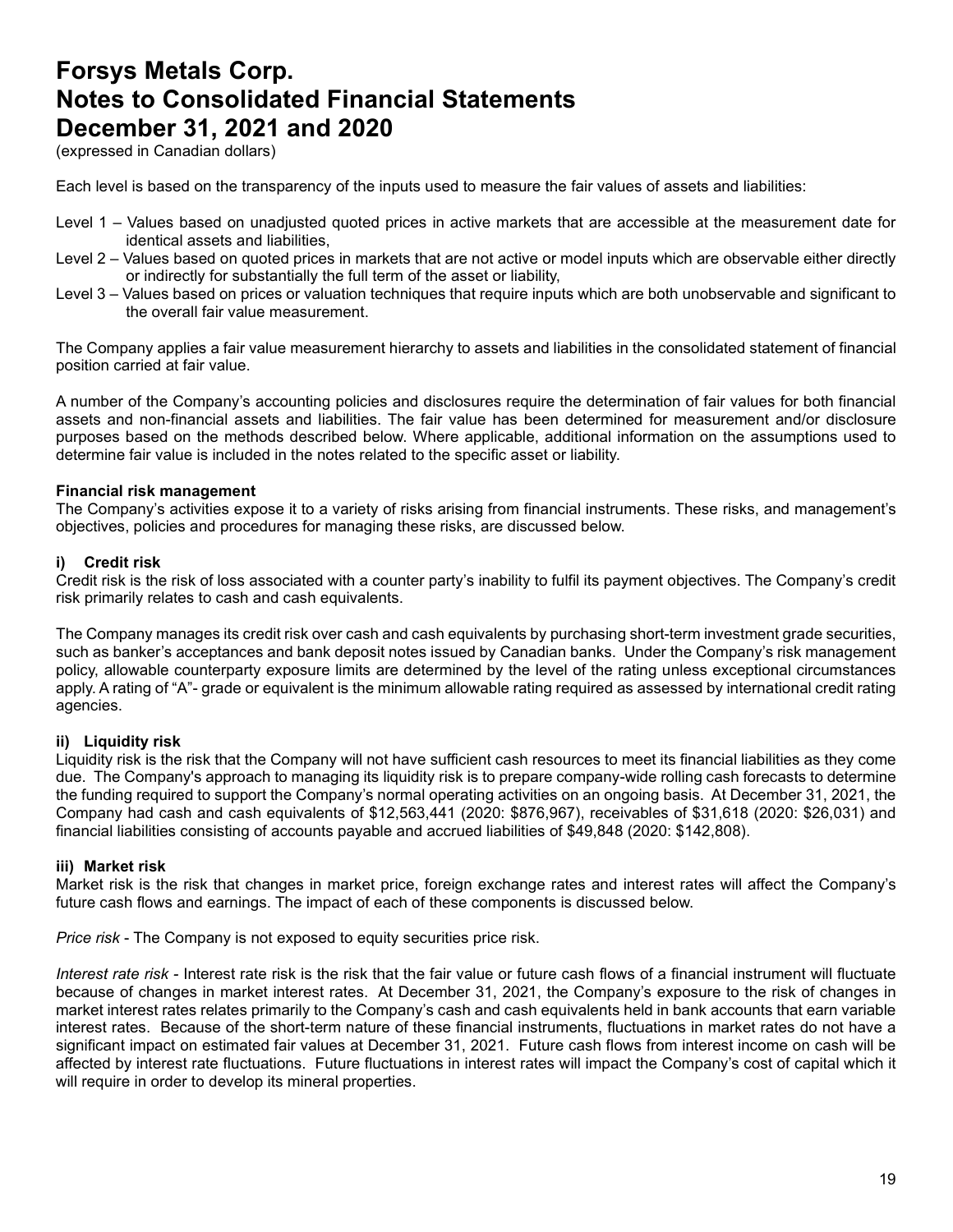(expressed in Canadian dollars)

*Foreign currency risk -* The Company's foreign currency exposures currently related to the currency in which expenses for exploration and development occur. Future profitability may be materially impacted by fluctuations between the Namibian dollar in which production costs will be incurred and the US dollar in which most sales of uranium occur. The Company retains substantially all of its cash with its parent in Canadian dollars until it is required by its foreign subsidiaries. Expenses are incurred in Canadian dollars, United States dollars, Namibian dollars, Australian dollars, Euros and British Pounds. The Company is subject to gains and losses due to fluctuations in these currencies. At December 31, 2021, the Company has no exposure to foreign currency risk through accounts payable and accrued liabilities.

#### **14. Capital management**

The Company's objective when managing capital resources is to ensure it has sufficient capital to support its ongoing operations including a sufficient level of funds to support continued exploration and development in Namibia and to provide returns for shareholders and benefits for other stakeholders.

The Company manages its capital structure and makes adjustments in light of changes in economic conditions and the risk characteristics of the Company's assets. The Board of Directors of the Company has not yet made a formal decision to commence the development of Norasa, which decision, remains subject to, amongst other factors, suitable financing arrangements and prevailing market and economic conditions. Management will consider the issue of senior debt, convertible investments, other financial instruments and the introduction of strategic partners as a means to finance development of Norasa while minimizing equity dilution.

As of December 31, 2021, the Company is not subject to any externally imposed capital requirements and there has been no change during the year with respect to the overall capital risk management strategy.

#### **15. Commitments and contingencies**

The Company and its investment in associate (note 6) have no commitments or contingencies at year end.

### **16. Related party transactions**

#### **Compensation of key management personnel**

Key management personnel as defined under IFRS are those persons having authority and responsibility for planning, directing and controlling the activities of the Company, directly or indirectly. Key management personnel include the Company's Chief Executive Officer, Chief Financial Officer and members of the Company's Board of Directors. Compensation awarded to key management personnel is as follows:

|                                    | 2021      | 2020<br>\$ |
|------------------------------------|-----------|------------|
| Director fees                      | 410,577   | 144,000    |
| Consulting fees                    | 318,971   | 183,000    |
| Stock-based compensation (note 10) | 2,488,255 |            |
|                                    | 3,217,803 | 327,000    |

### **17. Segmented information**

An operating segment is a component of the Company that engages in business activities from which it may earn revenues and incur expenses, whose operating results are reviewed regularly by the Company's chief operating decision maker, the Chief Executive Officer and for which discrete financial information is available. The Company has determined that it has one operating segment, the acquisition, exploration and development of uranium and gold mineral properties, all of which are currently located in Namibia. The Company's corporate head office earns nominal interest income which is considered incidental to the activities of the Company and therefore does not meet the definition of an operating segment.

Non-current assets excluding financial assets by geographic area are as follows:

|         | 2021       | 2020<br>-0 |
|---------|------------|------------|
| Namibia | 12,251,750 | 13,272,326 |